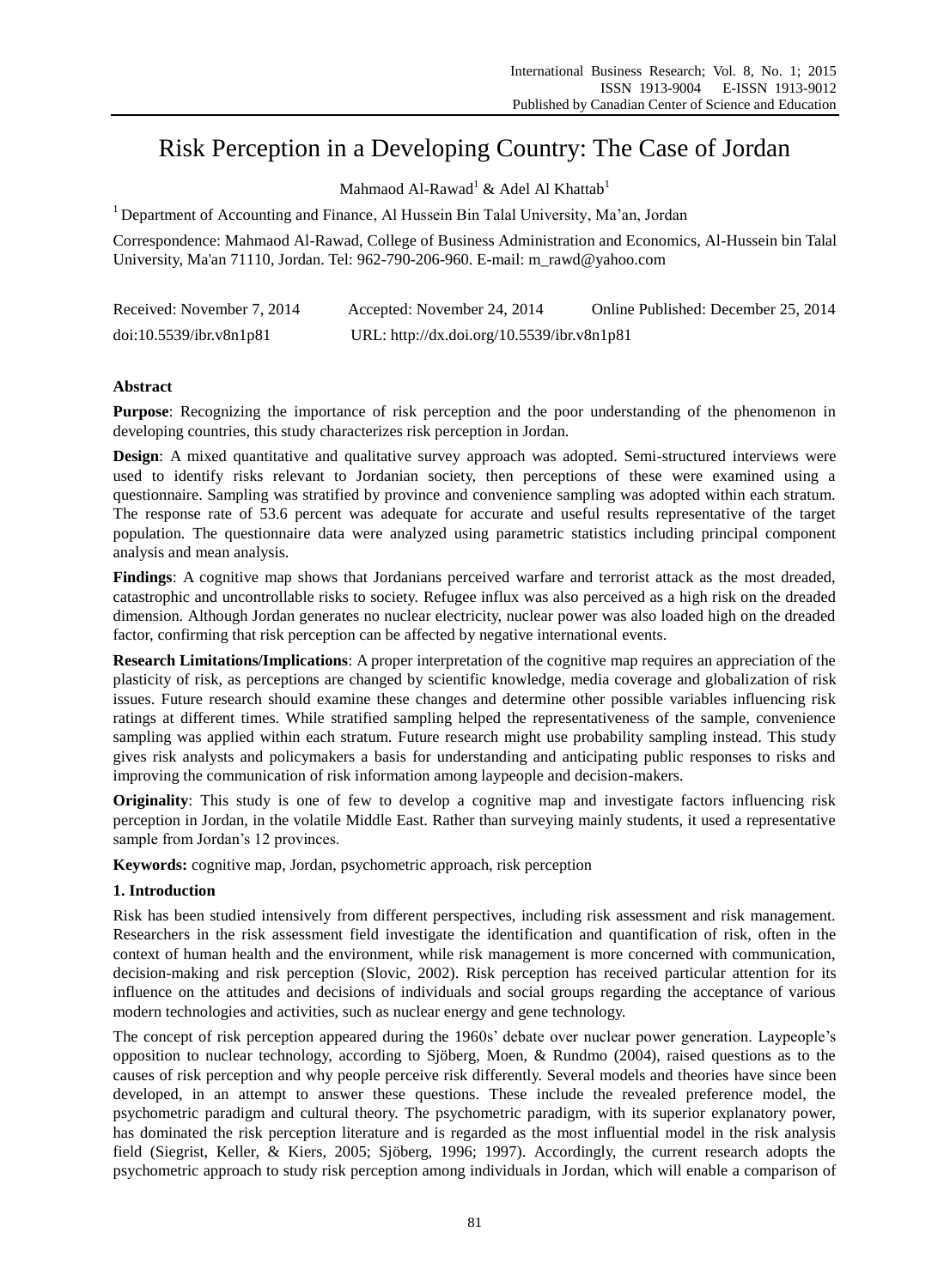results between Jordan and other countries.

There are two main reasons why such research is vitally important. The first relates to the communication of risks, which aims to provide ordinary individuals with the information they need to make informed decisions about risks to their health, safety and environment. Understanding the way people perceive and evaluate risks will increase the efficiency of risk communication (Morgan, 2002). Secondly, it is essential to know what concerns people and why, so that these views can be incorporated into important political decisions, while an appreciation of the fears and concerns of people from other nations can be used to help improve international relations (Thomson, Önkal-Atay, & Güven ç, 2003; Sjöberg, 1999).

Despite the vast and expanding research effort in this area, many nations and cultures, including those of the Middle East, have received very little research attention. Jordan presents a challenging area for analysis, given its particular geographical setting in a zone of tension, surrounded by Iraq, Palestine, Syria and Saudi Arabia. This location directly affects Jordan economically, politically and socially. This study therefore addresses an important gap by characterising risk perception in Jordan. It aims a) to identify those technologies and activities that are most relevant to Jordanian society; b) to examine correlations between risk characteristics and demographical variables; c) to examine the correlation of risk perception with demographical variables and risk constructs; and d) to develop a cognitive map of risk perception in Jordan.

## **2. Literature Review**

The debate regarding the use of nuclear fusion in generating electricity, which started in Western countries during the 1960s and reached its peak in the 1980s, was characterised by two strongly contrasting views, as reported by Sjöberg et al. (2004). Supporters of the technology perceived it to be safe, based on the risk assessments of scientists and experts, whereas many laypeople perceived it to represent a high risk to human health and the environment. This fundamental divergence of views stimulated interest in the concept of risk perception. Accordingly, many researchers have attempted to understand how participants perceive risks and have investigated disagreements between laypeople and experts regarding various existing and emerging technologies and activities.

# *2.1 Risk Perception*

Sowby (1965) was one of the first to investigate and explain such disagreements between laypeople and experts, comparing the levels of risk associated with different technologies and activities in order to provide a base from which individuals would form their perceptions of risk regarding these activities. Starr (1969) went further in his model of revealed preferences, comparing levels of both risks and benefits associated with selected activities and technologies. This model proposed that individuals weigh risks against benefits: if the benefits of a specific technology exceed the risks, people are likely to tolerate those risks; otherwise, it will be regarded as too risky to be used. Otway and Cohen (1975) and Fischhoff, Slovic, Lichtenstein, Read, and Combs (1978) criticise Starr (1969) for basing his analysis on historical data of the risks and benefits of various activities, which may not have reflected current preferences. Slovic, Finucane, Peters, and MacGregor (2004) add that the market price may not reflect the real costs or risks of an activity; the price of cigarettes does not take into account smokers' higher probability of heart disease or cancer.

In an attempt to validate Starr's (1969) findings, Fischhoff et al. (1978) used expressed preference rather than revealed preferences. Their study paved the way for the development of a new approach to risk perception called the psychometric paradigm. Renn and Rohrmann (2000) report that this was based on four main assumptions that enable the risk perception of individuals to be measured and tested: that risk is a subjective concept affected by other factors, rather than an objective entity; that risk criteria should comprise various aspects including 'technical/ physical, and social/psychological ones'; that the model represents the perceptions of laypeople rather than experts and that through using statistical techniques (e.g. factor analysis, multiple regressions), the model can produce a cognitive map of risk perception for different technologies and activities.

Dohle, Keller, and Siegrist (2010) state that the psychometric paradigm not only examines risks and benefits, but also proposes several characteristics or attributes that can be used to measure people's risk perception, including voluntariness, immediacy, knowledge, controllability, newness, chronic vs. catastrophic and common vs. Dreaded. These characteristics, shown in Table 1, which according to Slovic (2000) have been hypothesised to influence laypeople's risk perceptions and acceptance, would later be grouped into a limited number of factors using statistical techniques such as principal component analysis (PCA) or common factor analysis.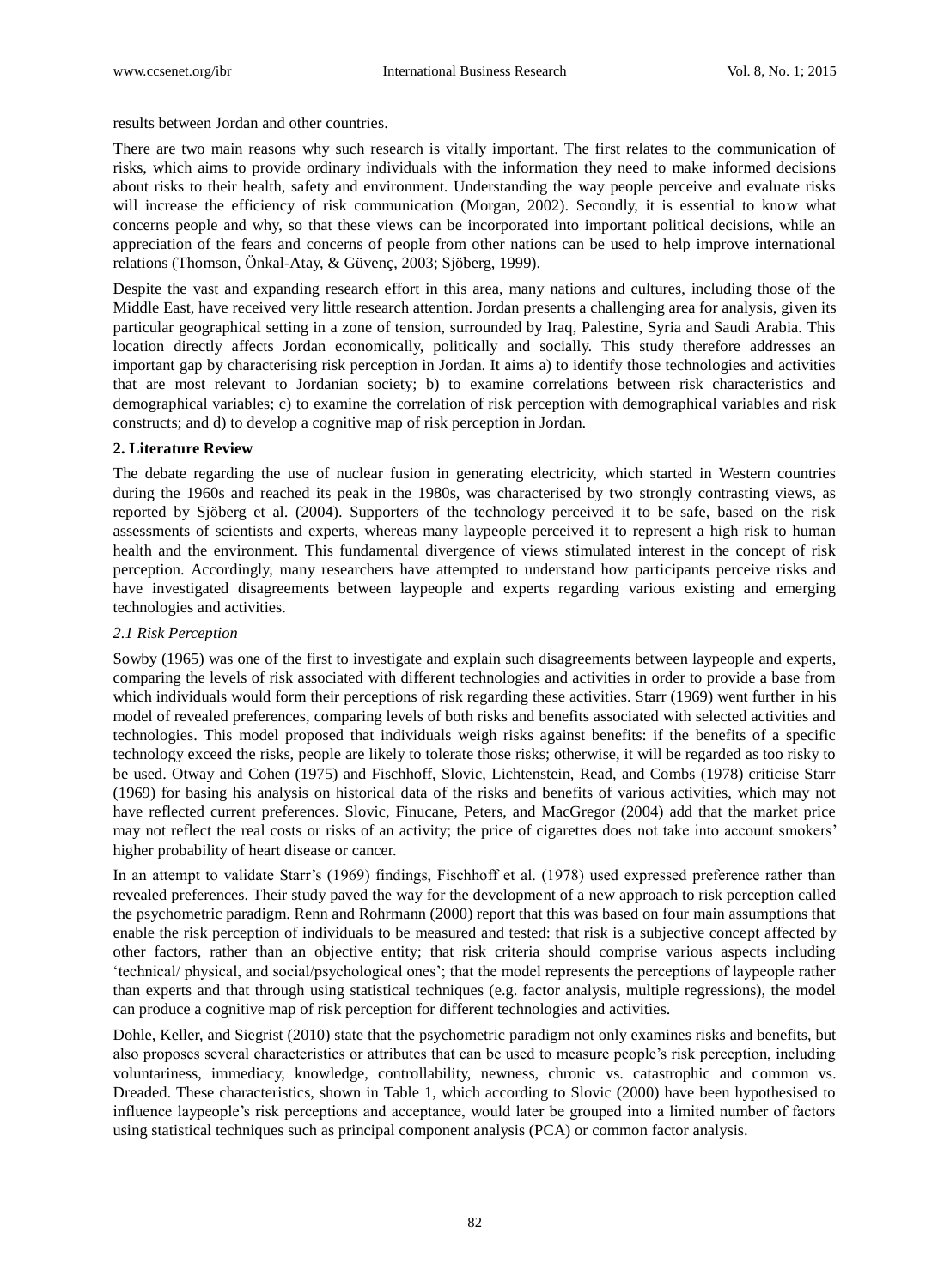| Attribute                | Description of Scale                                                                                                              | Low $(1)$      | High(7)      |
|--------------------------|-----------------------------------------------------------------------------------------------------------------------------------|----------------|--------------|
| Knowledge to exposed     | In what degree is the risk associated to each activity, substance, or<br>technology known to you?                                 | Known          | Unknown      |
| Knowledge to science     | In what magnitude this activity, substance, or technology has the<br>potential to cause death and catastrophic destruction?       | Known          | Unknown      |
| Newness of risk          | Is the risk associated to each activity, substance, or technology new<br>and non-familiar, or is it old and familiar?             | New            | Old          |
| Common-dread             | Is the risk associated to each activity, substance, or technology a<br>common risk or a terrible risk?                            | Common         | Dreaded      |
| Control over risk        | In what degree can the risk associated to each activity, substance, or<br>technology be avoided by the exposed population?        | Uncontrollable | Controllable |
| Immediacy of effect      | Are the effects of the risk associated to each activity, substance, or<br>technology immediate, or they take place later in time? | Immediate      | Delayed      |
| Chronic-catastrophic     | Is the risk associated to each activity, substance, or technology new<br>and non-familiar, or is it chronic or catastrophic?      | Chronic        | Catastrophic |
| Voluntariness of risk    | In what degree is the risk associated to each activity, substance, or<br>technology faced voluntarily by the exposed population?  | Voluntary      | Involuntary  |
| Severity of consequences | When the risk associated to this activity, substance, or technology<br>appears: how likely is it that the consequences are fatal? | Not sever      | Sever        |

#### Table 1. Risk perception attributes

Source: Bronfman and Cifuentes (2003).

Slovic (1987) reports that these factors were given interpretive names such as 'unknown risk' and 'dreaded risk'. Unknown risk loads highly on scales of perceived newness, perceived scientific knowledge and delay of effect, while dreaded risk loads on such scales as perceived lack of control, dread potential and fatal consequences. These factors are then used to plot the various activities and technologies on a cognitive map, showing their levels of riskiness, which is then used to determine and compare public perceptions associated with those technologies and activities.

The study of risk perception takes a cognitive stance, seeing perception as a mainly cognitive process; this is the foundation of the psychometric paradigm, according to which risk can be understood as a function of general properties of the risk object (Sjöberg, 1996). There are certain hallmarks of objects that make people rate them as risky or not risky. Nine general properties of activities or technologies have been reported as important for subjective risk judgments (Fischhoff, Slovic, Lichtenstein, Read, & Combs, 2000; Mun, 2004). The degree to which these factors are related to potentially hazardous activities or technologies determines people's risk judgments. However, the approach has been criticised for not considering the potential involvement of factors other than the mere properties of the risk object. Sjöberg (1999) found the level of perceived risk to be related to the probability of harm or injury, whilst demand for risk reduction was related mostly to the expected severity of the consequences, should harm occur.

A large body of literature has investigated laypeople's risk perception using the psychometric approach (Gabriel & Nyshadham, 2008). The validity of this approach, according to Dohle et al. (2010), has been tested using different sets of risks, different types of participants and sampling, and different countries and cultures. For instance, Fischhoff et al. (1978) studied risk perception for thirty different activities and technologies (e.g. bicycles, food colouring, hunting, skiing, smoking and nuclear power), while Siegrist, Cousin, Kastenholz, & Wiek (2007) concentrated on one specific technology: nanotechnology. Other studies have focused, for example, on the risks related to food (Sparks & Shepherd, 1994), to automobile structural defects (Slovic, Mac Gregor, & Kraus 1987) and to nuclear waste (Sjöberg, 2000).

The model has also been validated in different contexts. Several studies have attempted to replicate or adapt the original study by Slovic, Fischhoff, and Lichtenstein (1980) in other cultures and countries, including Hungary (Englander, Farago, Slovic, & Fischhoff, 1986), Norway (Teigen, Brun, & Slovic, 1988), Hong Kong (Keown, 1989), Poland (Goszczynska, Tyszka, & Slovic, 1991), Japan (Kleinhesselink & Rosa, 1991), France (Karpowicz-Lazreg & Mullet, 1993), Italy (Savadori, Rumiati, & Bonini, 1998), Australia (Rohrmann, 1999),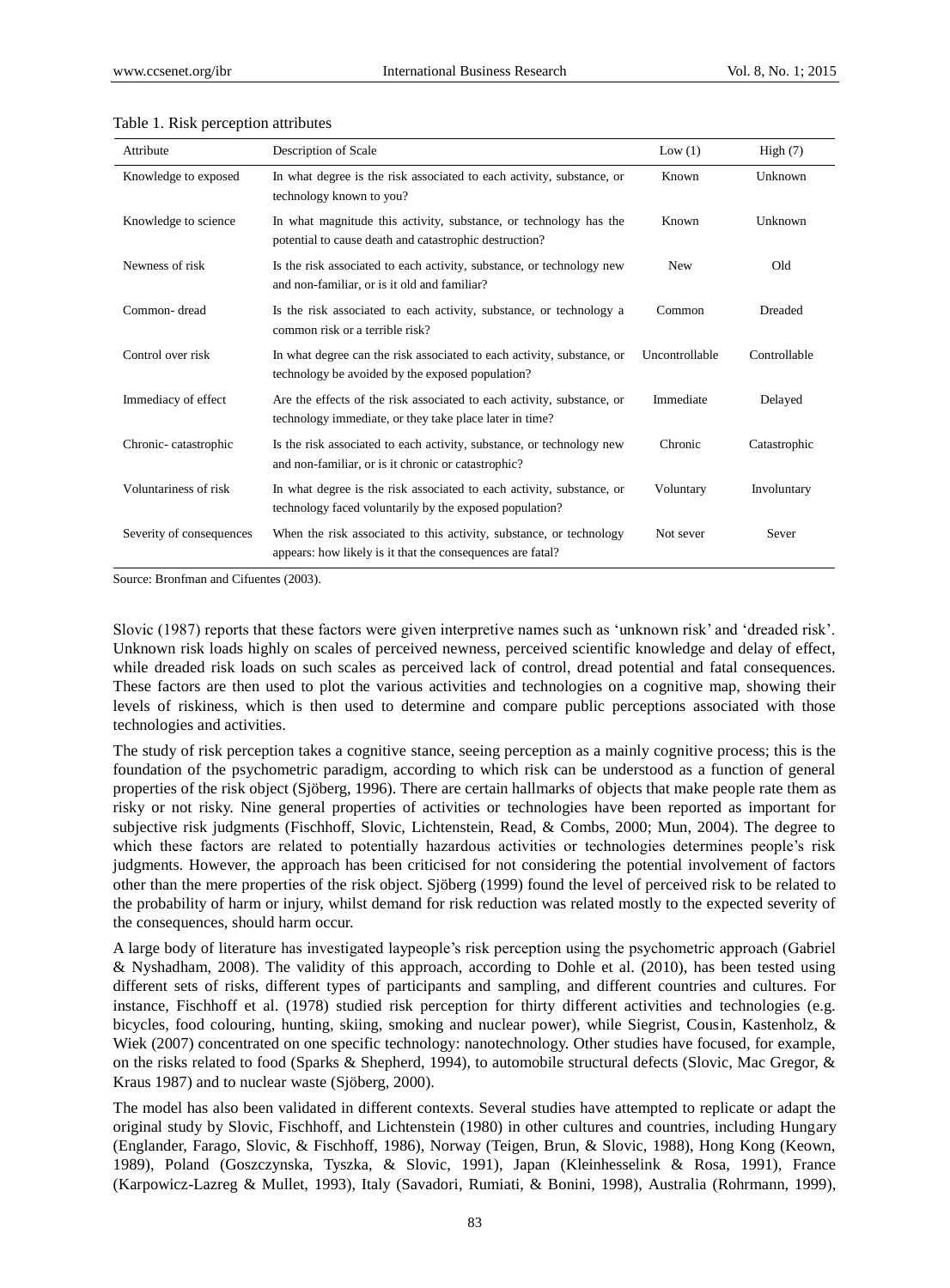China (Lai & Tao, 2003) and Chile (Bronfman & Cifuentes, 2003). Others have made cross-cultural comparisons. For example, Sjöberg (2002) used the psychometric paradigm to examine the differences in risk perception regarding nuclear waste among three groups in the same society: nuclear experts, engineers and the public.

# *2.2 Risk Characteristics, Perception and Demographic Variables*

The demographical variables used in this study, as recommended by Sjöberg and Wahlberg (2002), are gender, level of education, age and marital status. Understanding differences in risk perception is important in order to understand differences in risky behaviour. This importance is confirmed by Loewenstein, Weber, Hsee, and Welch (2001), who assert that individuals, according to expected utility theory and a consequential list perspective on decision making, are assumed to assess the severity and likelihood of outcomes, perhaps with bias and error, then to integrate this information to arrive at decisions regarding risky behaviour.

This study of risk perception in Jordan, in line with studies reported in the literature, adopts the psychometric approach in an attempt to reflect as closely as possible the real risk perceptions of laypeople in Jordan. It also seeks to make comparisons between Jordan and other countries where possible.

## **3. Research Methodology**

Given the research aim and the scarce existing literature on risk perception in Jordan, it would have been difficult to develop specific hypotheses to be tested in this study, which, as recommended by Robson (1993), is instead largely exploratory. It was thus more appropriate to follow the advice of Creswell (1998) to generate data, analyse it and reflect on what theoretical themes the data suggested. To this end, the study utilised both quantitative and qualitative analysis, taking a mixed approach advocated, inter alia, by Saunders et al. (2000).

# *3.1 Research Strategy*

The most appropriate approach to obtain primary data was considered to be a survey, whose principal advantage is the ability to collect a certain amount of data from a sizeable population in a highly economical way (Saunders, Lewis, & Thornhill, 2000).

## 3.1.1 Semi-Structured Interviews

Lemyre, Lee, Mercier, Bouchard, and Krewsk (2006) report that much of the earlier research into laypeople's risk perceptions used general sets of risks, sometimes comprising as many as 90 different activities and technologies, while Dillman (1991) and Eiser, Podpadec, Reicher, and Stevenage (1998) warn that such long lists tend to make research instruments too long for participants to answer comfortably and may affect response rates. The present study needed a high response rate to ensure that the results were representative of the survey population. Furthermore, not all types of activities (e.g. skiing) and technologies cited in the literature would be applicable to Jordanian society. For these reasons, the decision was taken to develop a new list of technologies and activities that would be most relevant to the Jordanian context, using personal face-to-face interviews to gather the required data. The variables identified by means of these exploratory interviews could then be used in the design of a quantitative questionnaire for the second phase of data collection.

Among the three types of personal face-to-face interviews, Healey and Rawlinson (1994) suggest that semi-standardised ones can be used to identify variables. A total of thirty such interviews were undertaken, each lasting around 30 minutes. Purposive sampling was used, since the aim was not to aggregate the data to larger populations but rather to identify the risks perceived as most relevant to Jordanian individuals and society. The interviews were conducted in Arabic, of which the interviewers (researchers) were all native speakers, and responses were recorded by taking notes.

Two broad categories of risk were identified by means of these interviews, namely, personal risks and societal risks, listed in Table 2. The 45 personal risks were those which participants believed to be related to them personally, while 25 of these were also seen as societal risks: technologies and activities that participants believed to have an impact upon Jordanian society as well. This exploratory phase responded to the abovementioned concerns of Eiser et al. (1998) by increasing the relevance of the items and reducing the size of the questionnaire, thus potentially improving the response rate.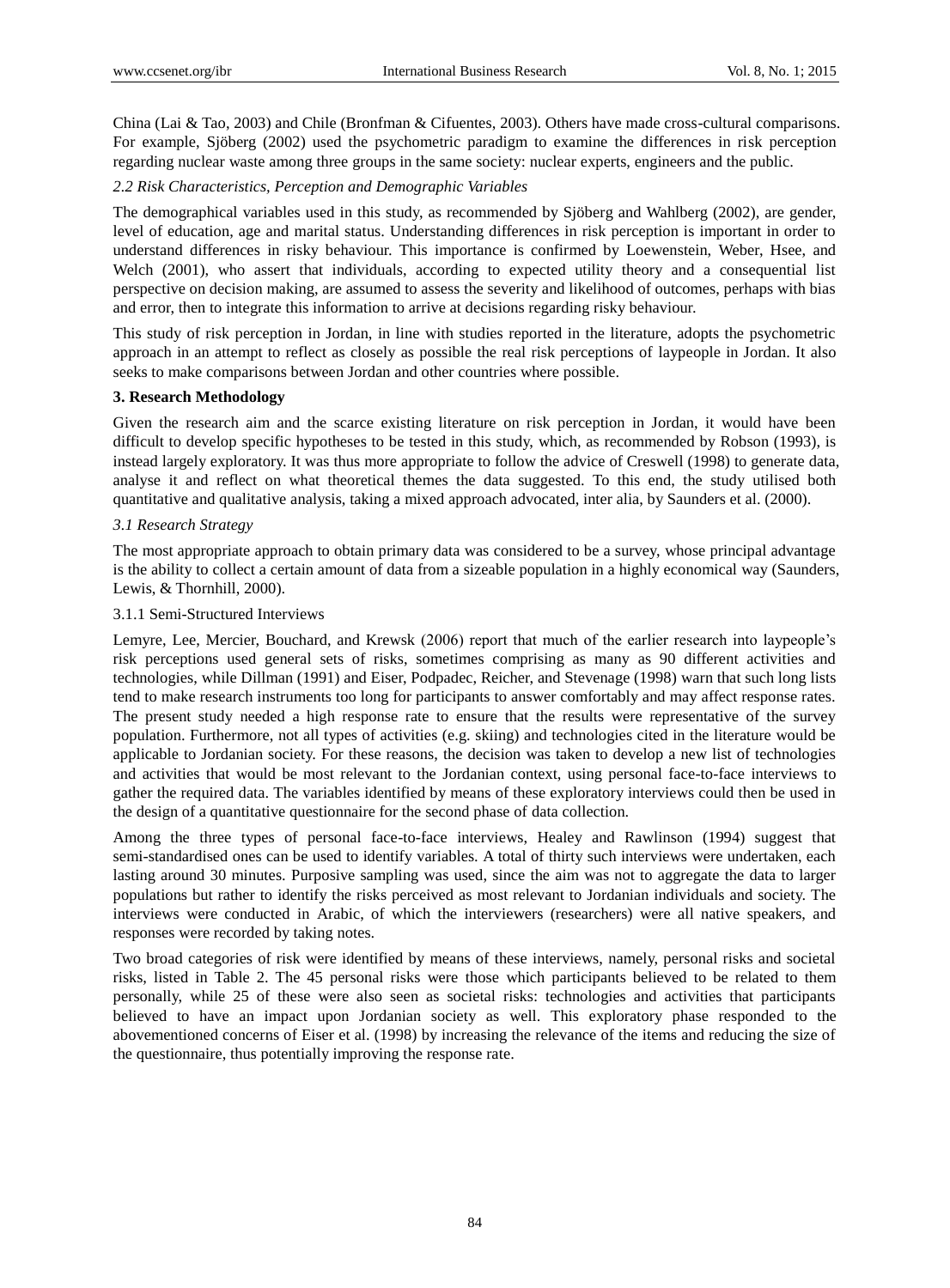| Risk               | P            | S | Risk                 | P | S              | Risk                 | P S            |  |
|--------------------|--------------|---|----------------------|---|----------------|----------------------|----------------|--|
| Alcohol            | ✓            | ✓ | Global warming       | ✓ | ✓              | Feeling depressed    | $\checkmark$ . |  |
| Handguns           | $\checkmark$ | ✓ | Nuclear power        | ✓ | ✓              | <b>Sandstorms</b>    | ✓ -            |  |
| Vaccination        | ✓            | ✓ | Earthquake           | ✓ | ✓              | Swimming             | $\checkmark$ . |  |
| Smoking            | ✓            | ✓ | Flood                | ✓ | ✓              | Unemployment         | ✓ -            |  |
| Unemployment       | ✓            | ✓ | Refugee influx       | ✓ | ✓              | <b>Bicycles</b>      | $\checkmark$ . |  |
| Food preservatives | ✓            | ✓ | Industrial pollution | ✓ | $\checkmark$   | Unprotected sex      | $\checkmark$ . |  |
| Side effect: drugs | ✓            | ✓ | Warfare              | ✓ | ✓              | Falling share prices | ✓ -            |  |
| Car accident       | $\checkmark$ | ✓ | Illegal drugs        | ✓ | ✓              | Overeating           | $\checkmark$ . |  |
| Inflation          | ✓            | ✓ | Assault              | ✓ | $\checkmark$   | Robbery              | ✓ -            |  |
| Gene technology    | ✓            | ✓ | Terrorist attack     | ✓ | $\checkmark$   | Storms               | ✓.             |  |
| National conflicts | $\checkmark$ | ✓ | Motor vehicles       | ✓ | $\overline{a}$ | Train travel         | $\checkmark$ . |  |
| Extreme poverty    | ✓            | ✓ | Microwave ovens      | ✓ | ÷,             | Mobile phones        | ✓ -            |  |
| Pesticides         | ✓            | ✓ | Surgery              | ✓ |                | Feeling lonely       | ✓ -            |  |
| Robbery            | ✓            | ✓ | Aircraft travel      | ✓ | $\overline{a}$ | Being bullied        | $\checkmark$ . |  |
| Fire               |              | ✓ | Eating red meat      |   |                | Pollution            |                |  |

Table 2. List of identified risks (societal and personals risks)

P: personal risk, S: society risk.

#### 3.1.2 Self-Administered Questionnaire

A self-administered questionnaire was chosen as the main research instrument for the second phase of the empirical study, as such instruments are widely used in risk perception studies and can yield meaningful results (Sjöberg, 2000). More generally, Oppenheim (1992) recommends self-administered questionnaires for their high response rate, accurate sampling and freedom from interviewer bias. Specialised qualitative risk characteristic scales and associated questions were based on psychometric instruments extensively used within the established paradigm (Fischhoff et al., 1978; Slovic, Fischhoff, & Lichtenstein, 1981; Slovic, 1987; Slovic et al., 1987).

The questionnaire, which was developed in English and translated into Arabic, took the form of a formalised questionnaire of ten A4 pages, structured into three sections. In the first, participants were asked to report personal demographical variables: gender, level of education, age and marital status. In the second section, they were asked to rate different types of risk based on nine risk attributes listed in Table 1, using a seven-point Likert ordinal scale. The third section aims to measure the risks on the social/personal diminutions. Respondents were asked to rate all the risks using ten-point Likert scale where 1 represents no risk and 10 represent high risk (Bronfman & Cifuentes, 2003). The analysis presented here is limited to the 25 risks listed in Table 2 that were seen as both personal and societal.

Unlike previous risk perception studies (e.g. Slovic et al., 1980; Kleinhesselink & Rosa, 1991; Keown, 1989; Englander et al., 1986; and Teigen et al., 1988), this study adopted stratified sampling, ensuring representation of each of the 12 Jordanian provinces. Selecting a representative sample that included participants from different geographical locations is in line with earlier studies (e.g. Rohrmann, 1999; Bronfman & Cifuentes, 2003). Like many of the cross-country comparisons following the psychometric paradigm (e.g. Karpowicz-Lazreg & Mullet, 1993; Boholm, 1998), a convenience sample was taken from each stratum, comprising people who for whatever reasons were available and willing to participate.

A total of 800 questionnaires were distributed between May and August 2013. Participants were at least 18 years old; ages ranged from 18 to 62 and the mean age was  $30.37$  (SD = 11.58). The questionnaire took on average 22 minutes to complete. Of the 800 questionnaires, 429 were returned and usable, giving a response rate of 53.6 percent, which was adequate to ensure that the survey results were representative of the target population and able to produce accurate and useful results. The output of the chi-squared test indicates that there was no statistically significant difference between respondents and non-respondents with respect to gender  $(X<sup>2</sup>=5.212)$ ,  $p = 0.072$ , 2-sided). The sample, despite a relatively high level of educational attainment, is representative of the target population and findings can be generalised to the entire population.

Table 3 shows that 56.7 % of the 429 respondents (N=243) were male and 43.2 % (N=184) female (two missing values). As to educational classification, almost half  $(48.7 %, N=208)$  were non-graduates or undergraduate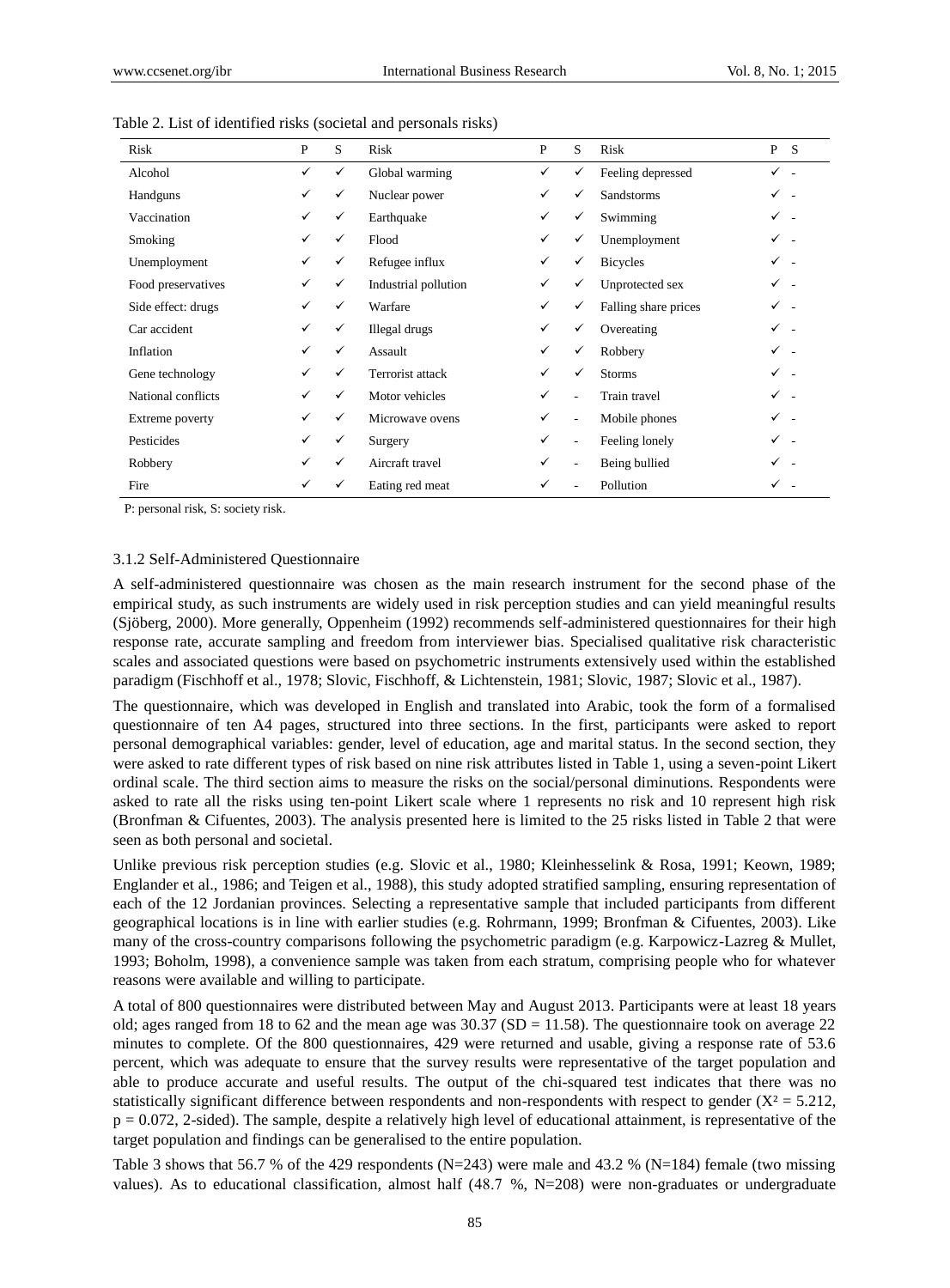students, while 51.2 % (N=220) were graduates or postgraduate students (one missing value). By age range, a third (N=139) were under 20, slightly fewer (N=123) were aged 21-30, 17 % (N=73) were 31-40, 12.3 % (N=53) were 41-50 and 9.3 % (N=40) were over 50 (one missing value). Finally, only about a quarter of participants  $(N=114)$  had children.

| Gender        | Frequency | $\%$ | Participants with children | Frequency | %    |
|---------------|-----------|------|----------------------------|-----------|------|
| Male          | 243       | 56.7 | Yes                        | 114       | 26.5 |
| Female        | 184       | 43.2 | No                         | 315       | 73.5 |
| Missing value | 2         | 0.01 | Missing value              | ۰         | ۰    |
| Age (years)   | Frequency | $\%$ | Education                  | Frequency | %    |
| 20 or under   | 139       | 32.4 | Undergraduate              | 208       | 48.7 |
| $21 - 30$     | 123       | 28.6 | Postgraduate               | 220       | 51.2 |
| $31 - 40$     | 73        | 17.0 | Missing value              |           | ۰    |
| $41 - 50$     | 53        | 12.3 |                            |           |      |
| 51 and over   | 40        | 9.3  |                            |           |      |

Table 3. Descriptive statistics of respondents' characteristics

#### *3.2 Data Analysis*

Descriptive statistics were computed to examine the hazards that preoccupied the participants. PCA was used, as suggested by Burns (2000), to detect a structure in the relationship between variables. The absolute values of the risk attributes' weight should be more than 0.45 to represent a factor (Rust & Golombok, 1989). In line with Sjöberg (2000) and Siegrist et al. (2005), a PCA was conducted on participants' risk ratings of hazards to determine the underlying structure and commonalities. The results of PCA were then computed for each identified component to be used in building the cognitive map and testing group differences using mean analysis.

### **4. Findings and Discussion**

In most studies utilising the psychometric paradigm, averages are taken across all participants, and the data matrix is submitted to a principal component analysis. As a result of such a research approach, individual differences are usually neglected (Siegrist et al., 2005). In this study, demographical variables were used to explain individual differences in risk perception.

#### *4.1Risk Characteristics and Demographical Variables*

The mean risk perception ratings by the Jordanian subjects across the nine risk characteristics, as indicated in Table 4, show no significant disparities among the gender, education or marital status categories (all p>0.05).  $\setminus$ 

Characteristics Gender Education Marital status Male Female Under Post Yes No Knowledge of exposure *Mean* 2.77 2.79 2.86 2.70 2.88 2.65 *SD* 1.022 1.253 1.073 1.178 1.243 1.003 Knowledge of science *Mean* 2.23 2.15 2.51 2.61 2.72 2.49 *SD* 1.301 1.281 1.030 0.982 1.102 1.024 Newness *Mean* 4.50 4.55 4.19 4.76 4.41 4.65 *SD* 1.213 1.220 1.254 1.123 1.298 1.106 Common/Dreaded *Mean* 4.05 3.88 4.09 3.87 4.10 3.82 *SD* 0.930 0.801 0.847 0.893 0.890 0.847 Control *Mean* 3.50 3.51 3.47 3.52 3.36 3.65 *SD* 0.810 0.764 0.931 0.664 0.573 0.941

Table 4. Mean and standard deviation (SD) of risk characteristics by gender, education and marital status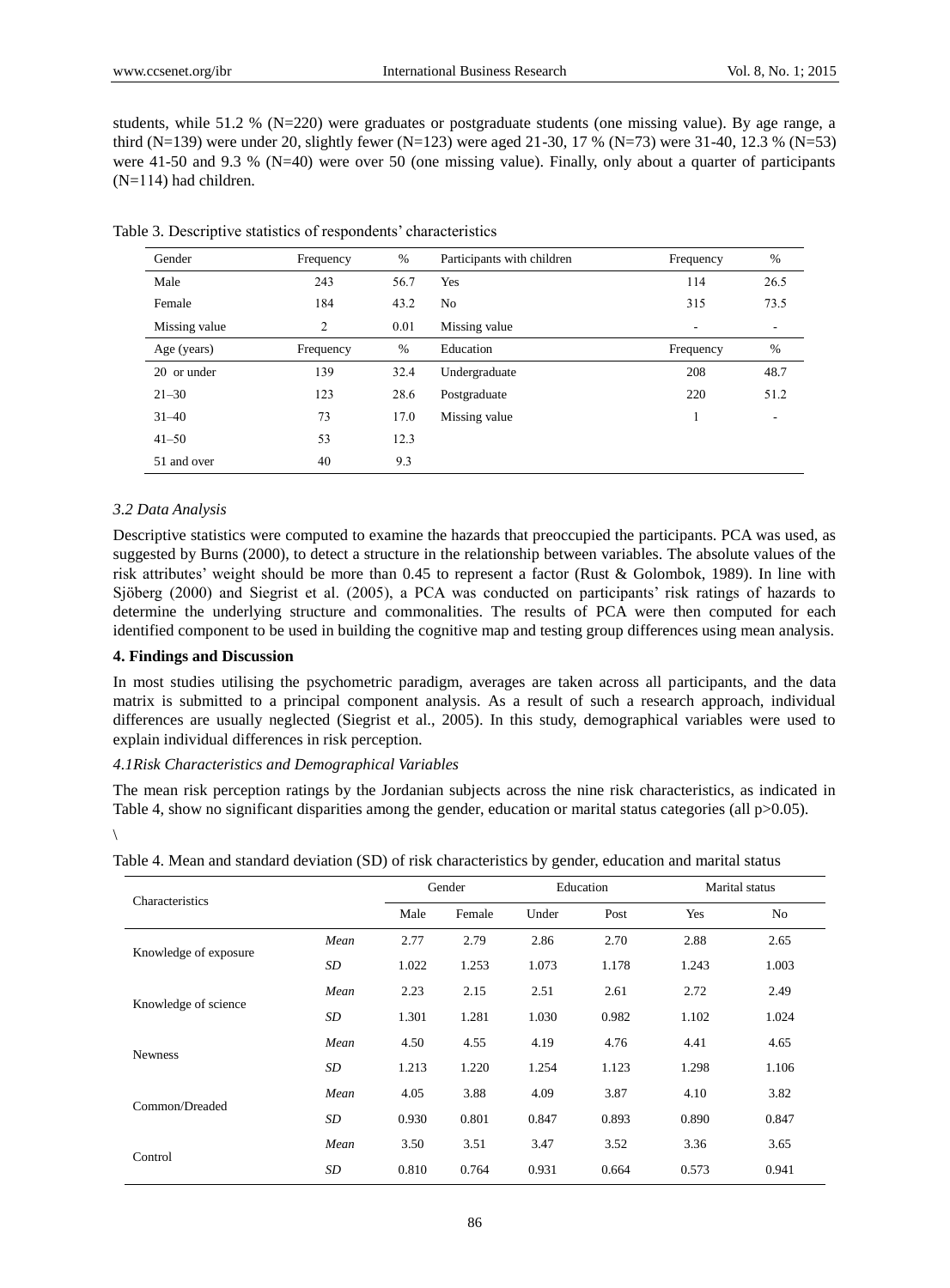|                          | Mean | 3.53  | 3.51  | 3.78  | 3.33  | 3.68  | 3.35  |
|--------------------------|------|-------|-------|-------|-------|-------|-------|
| Immediacy                | SD   | 1.187 | 1.294 | 1.326 | 1.133 | 1.343 | 1.196 |
| Chronic/Catastrophic     | Mean | 4.21  | 4.16  | 4.09  | 4.25  | 4.30  | 4.08  |
|                          | SD   | 0.979 | 0.737 | 0.853 | 0.880 | 0.831 | 0.899 |
| <b>Voluntariness</b>     | Mean | 3.97  | 3.76  | 3.76  | 3.95  | 3.82  | 3.93  |
|                          | SD   | 1.063 | 0.979 | 1.135 | 0.937 | 1.070 | 0.983 |
| Severity of consequences | Mean | 3.85  | 3.90  | 4.10  | 3.98  | 4.09  | 3.92  |
|                          | SD   | 0.890 | 0.881 | 0.879 | 0.872 | 0.990 | 0.957 |

\*\*p<0.001, \*p<0.05.

The mean age ratings, on the other hand, indicate that age differences were significant for the knowledge of exposure ( $p=0.047$ ) and immediacy ( $p=0.034$ ) characteristics (Table 5). The group aged 41 to 50 assessed themselves as being more knowledgeable about alcohol, warfare, terrorist attacks, refugee influx and nuclear power risks. This group also assessed the immediacy of terrorist attack, nuclear power and national conflict as greater than the other groups did. This finding is line with that of Frank et al. (2010), who stated that risk perception is likely to be influenced by a person's age cohort; age can signify norms of social interaction as well as experience associated with specific stages in the life cycle.

| Characteristics          |           |          |           | Age group |           |             |
|--------------------------|-----------|----------|-----------|-----------|-----------|-------------|
|                          |           | Under 20 | $21 - 30$ | $40 - 31$ | $41 - 50$ | 51 and over |
| Knowledge of exposure    | Mean      | 2.97     | 2.64      | 2.91      | $3.32*$   | 2.53        |
|                          | SD        | 1.114    | 1.080     | 1.425     | 1.055     | 1.029       |
| Knowledge of science     | Mean      | 2.64     | 2.55      | 2.72      | 2.92      | 2.72        |
|                          | SD        | 1.030    | 1.082     | 1.100     | 1.023     | 0.981       |
|                          | Mean      | 4.50     | 4.60      | 4.48      | 4.10      | 4.91        |
| <b>Newness</b>           | SD        | 1.338    | 1.145     | 1.170     | 1.200     | 1.137       |
| Common/Dreaded           | Mean      | 4.33     | 4.09      | 3.67      | 3.98      | 3.69        |
|                          | SD        | 0.810    | 0.832     | 1.015     | 0.846     | 0.780       |
|                          | Mean      | 3.46     | 3.45      | 3.56      | 3.55      | 3.47        |
| Control                  | SD        | 0.655    | 1.039     | 0.746     | 0.899     | 0.633       |
|                          | Mean      | 3.33     | 3.41      | 3.46      | $3.99*$   | 3.58        |
| Immediacy                | <b>SD</b> | 1.336    | 1.137     | 1.133     | 1.443     | 0.869       |
|                          | Mean      | 4.26     | 4.37      | 4.22      | 4.15      | 3.95        |
| Chronic/Catastrophic     | <b>SD</b> | 0.717    | 1.178     | 1.131     | 0.623     | 0.628       |
|                          | Mean      | 3.79     | 4.03      | 3.95      | 3.52      | 4.07        |
| Voluntariness            | <b>SD</b> | 1.345    | 0.732     | 1.070     | 0.976     | 0.835       |
|                          | Mean      | 4.03     | 4.02      | 3.98      | 3.89      | 3.88        |
| Severity of consequences | SD        | 0.910    | 0.801     | 0.989     | 1.021     | 1.051       |

Table 5. Mean and standard deviation of risk characteristics by age group

\*\* p<0.001, \* p<0.05.

#### *4.2 Risk Perception and Demographical Variables*

The mean risk perception ratings across the twenty-five risks indicate no significant disparities among gender, education or marital status categories (all p>0.05). Although males, according to Davidson and Freudenburg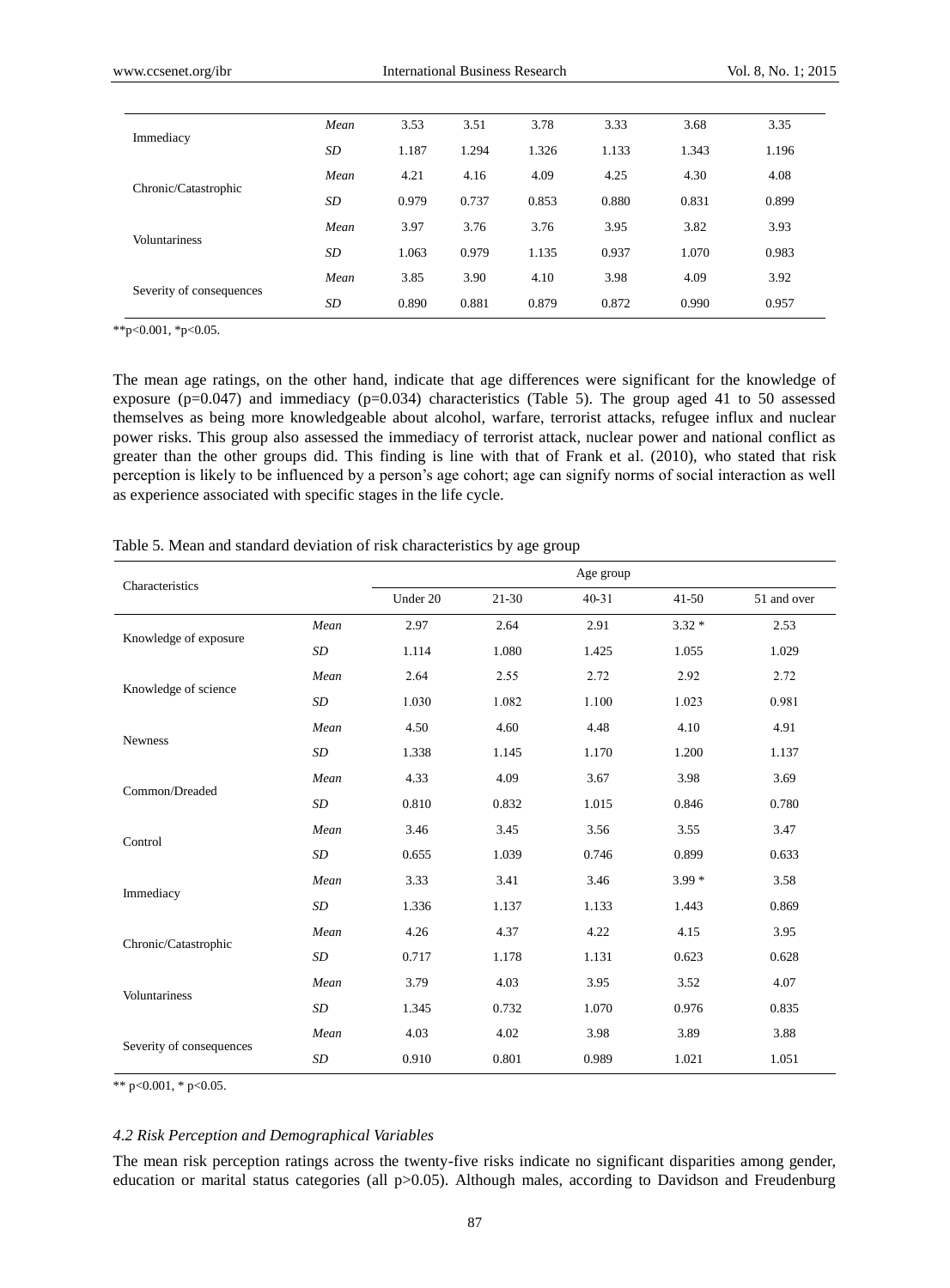(1996), Slovic (1999), Rowe and Wright (2001) and Kellens, Zaalberg, Neutens, Vanneuville, and De Maeyer (2011), tend to judge risks as both smaller and less problematic than do females, Siegrist (2000) found that gender was a weak predictor of risks perceived. Savage (1993) and Dosman, Wiktor, and Steve (2001) explain further that females perceive only particular risks to be larger; these include house fires, road accidents, food risks, violence, radioactive waste and global warming. Educational level was found not to be an important influencer of risk perception in Jordan. This result is consistent with that of Sjöberg (2004), but contradicts that of Rowe and Wright (2001), who found lower perceived risks among highly educated individuals. Sundblad, Biel, and Gärling (2007) explain that education could increase a sense of control that implies lower perceived risks. They also suggest that education could be systematically associated with the degree of 'correctness' regarding the probability and consequence of an accident, which could imply either higher or lower risk perception depending on the existence and degree of misperception of risks in the general population. Although marital status can influence the perception of particular risks, such as that of coffee pests for coffee farmers (Frank, Eakin, & López-Carra, 2010), it is not an important influencer of risk perception in Jordan.

| Risk                 |      | Gender |      | Education* | Marital status |        |
|----------------------|------|--------|------|------------|----------------|--------|
|                      | Male | Female | UG   | PG         | Married        | Single |
| Alcohol              | 3.31 | 3.28   | 3.34 | 3.34       | 3.24           | 3.35   |
| Handguns             | 3.66 | 3.43   | 3.65 | 3.43       | 3.42           | 3.68   |
| Vaccination          | 3.66 | 3.65   | 3.70 | 3.62       | 3.63           | 3.69   |
| Smoking              | 3.68 | 3.62   | 3.74 | 3.55       | 3.60           | 3.71   |
| Unemployment         | 3.79 | 3.63   | 3.54 | 3.92       | 3.94           | 3.49   |
| Food preservatives   | 3.84 | 3.84   | 3.90 | 3.75       | 3.80           | 3.88   |
| Side effect: drugs   | 3.73 | 3.75   | 3.75 | 3.71       | 3.78           | 3.69   |
| Car accident         | 3.70 | 3.71   | 3.67 | 3.74       | 3.69           | 3.71   |
| Inflation            | 3.87 | 3.88   | 3.85 | 3.90       | 3.88           | 3.86   |
| Gen technology       | 4.08 | 3.86   | 3.96 | 4.00       | 4.04           | 3.91   |
| National conflicts   | 3.89 | 3.98   | 3.94 | 3.93       | 3.94           | 3.93   |
| Extreme poverty      | 3.97 | 3.86   | 3.94 | 3.91       | 3.94           | 3.90   |
| Pesticides           | 3.83 | 3.81   | 3.76 | 3.88       | 3.91           | 3.73   |
| Robbery              | 3.81 | 3.64   | 3.83 | 3.65       | 3.70           | 3.76   |
| Fire                 | 3.94 | 4.05   | 4.04 | 3.95       | 3.96           | 4.03   |
| Global warming       | 4.04 | 4.04   | 3.99 | 4.00       | 3.99           | 4.01   |
| Nuclear power        | 3.96 | 4.01   | 3.91 | 4.08       | 4.06           | 3.91   |
| Earthquake           | 4.14 | 3.88   | 4.00 | 4.06       | 4.07           | 3.97   |
| Flood                | 4.18 | 3.96   | 4.11 | 4.03       | 4.04           | 4.11   |
| Refugee influx       | 3.98 | 4.13   | 3.99 | 4.13       | 4.10           | 4.00   |
| Industrial pollution | 4.06 | 4.03   | 4.03 | 4.06       | 4.08           | 4.01   |
| Warfare              | 3.92 | 3.98   | 3.97 | 3.94       | 4.00           | 3.89   |
| <b>Illegal</b> drugs | 3.83 | 3.36   | 3.56 | 3.69       | 3.75           | 3.45   |
| Assault              | 3.83 | 3.85   | 3.90 | 3.79       | 3.81           | 3.86   |
| Terrorist attack     | 3.91 | 3.91   | 3.91 | 3.93       | 3.95           | 3.87   |

Table 6. Mean of risk perception by gender, education and marital status

\*UG: undergraduate, PG postgraduate.

Contrary to the findings of Savage (1993) and Kellens et al. (2011), the mean risk-perception ratings by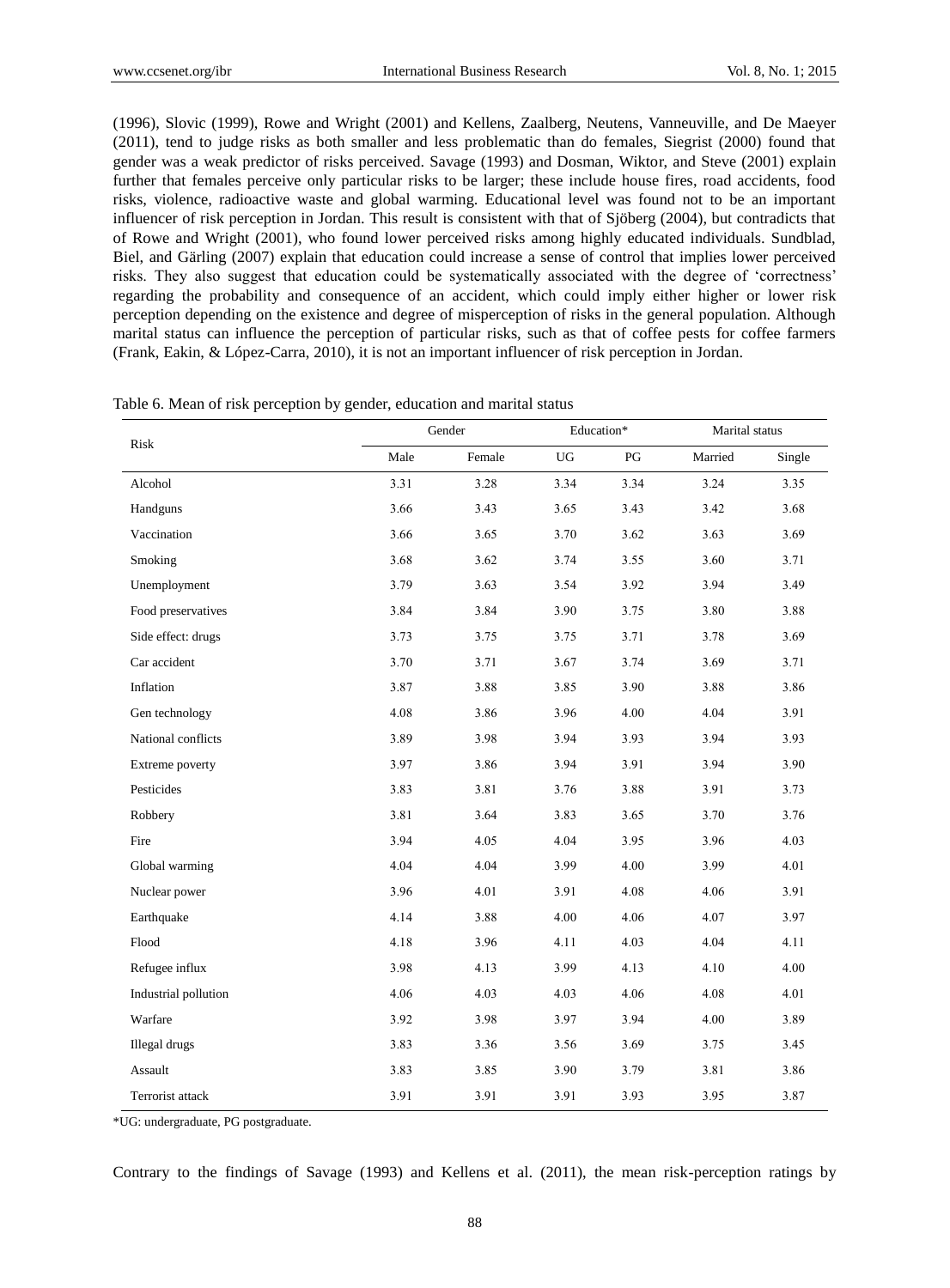Jordanians across the twenty-five risks, listed in Table 6 and 7, indicate a positive significant correlation between perceived risk of car accidents and age (p<0.05), whereby participants older than 51 years perceived this risk as higher than other groups did. This finding contradicts the main theme of risk perception, where the older the person, the lower the perceived risk. Weinstein (1987) calls this phenomenon unrealistic optimism: a general optimism about the outcome of an event which exists for both men and women across age categories. In the context of Jordan, there appears to have been the opposite phenomenon of unrealistic pessimism. However, the high rating of road accidents by Jordanian participants over 51 can be explained if three related independent variables are included; these are participants' occupation, driving experience and accident history.

| Risk                 |          |       | $_{\rm Age}$ |           |             |
|----------------------|----------|-------|--------------|-----------|-------------|
|                      | Under 20 | 21-30 | $40 - 31$    | $41 - 50$ | 51 and over |
| Alcohol              | 3.22     | 3.46  | 3.51         | 3.19      | 3.15        |
| Handguns             | 3.63     | 3.49  | 3.91         | 3.28      | 3.44        |
| Vaccination          | 3.58     | 3.84  | 3.58         | 3.61      | 3.70        |
| Smoking              | 3.63     | 3.50  | 4.11         | 3.68      | 3.37        |
| Unemployment         | 3.92     | 3.70  | 3.74         | 3.46      | 3.73        |
| Food preservatives   | 3.93     | 3.88  | 3.84         | 3.86      | 3.68        |
| Side effect: drugs   | 3.76     | 3.84  | 3.69         | 3.72      | 3.68        |
| Car accident         | 3.69     | 3.58  | 3.59         | 3.60      | $4.06*$     |
| Inflation            | 3.82     | 4.03  | 3.83         | 3.99      | 3.72        |
| Gen technology       | 4.34     | 4.00  | 3.90         | 4.13      | 3.47        |
| National conflicts   | 4.14     | 3.94  | 3.62         | 4.00      | 3.91        |
| Extreme poverty      | 4.26     | 3.89  | 3.70         | 3.88      | 3.80        |
| Pesticides           | 4.01     | 3.79  | 3.76         | 3.76      | 3.77        |
| Robbery              | 4.03     | 3.85  | 3.61         | 3.81      | 3.32        |
| Fire                 | 4.21     | 3.81  | 3.83         | 4.04      | 4.03        |
| Global warming       | 4.26     | 3.84  | 3.98         | 4.15      | 3.73        |
| Nuclear power        | 4.22     | 3.84  | 3.97         | 4.08      | 3.78        |
| Earthquake           | 4.38     | 4.10  | 3.97         | 4.03      | 3.57        |
| Flood                | 4.37     | 4.05  | 4.04         | 4.15      | 3.73        |
| Refugee influx       | 4.22     | 3.94  | 3.81         | 4.30      | 3.94        |
| Industrial pollution | 4.20     | 3.99  | 4.01         | 4.20      | 3.81        |
| Warfare              | 4.09     | 3.91  | 3.91         | 4.03      | 3.78        |
| Illegal drugs        | 3.93     | 3.79  | 3.75         | 3.19      | 3.34        |
| Assault              | 4.16     | 3.75  | 3.59         | 3.78      | 3.82        |
| Terrorist attack     | 4.08     | 3.78  | 3.90         | 4.07      | 3.69        |

#### Table 7. Mean of risk perception by age group

# *4.3 Risk Perception and Risk Constructs*

The mean risk ratings were computed, based on two constructs: perceived societal risk and perceived personal risk. As Table 8 shows, the highest societal risks were perceived to be refugee influx, terrorist attack, warfare, nuclear power and unemployment, while the equivalent personal risks were refugee influx, nuclear power, car accidents, warfare and pollution. Political risks (refugee influx and warfare) were perceived as high risks both personally and for society. Like Chileans (Bronfman & Cifuentes, 2003), Jordanians perceived environmental hazards (pollution) and natural disasters (nuclear power) as high societal risks as well as high personal risks.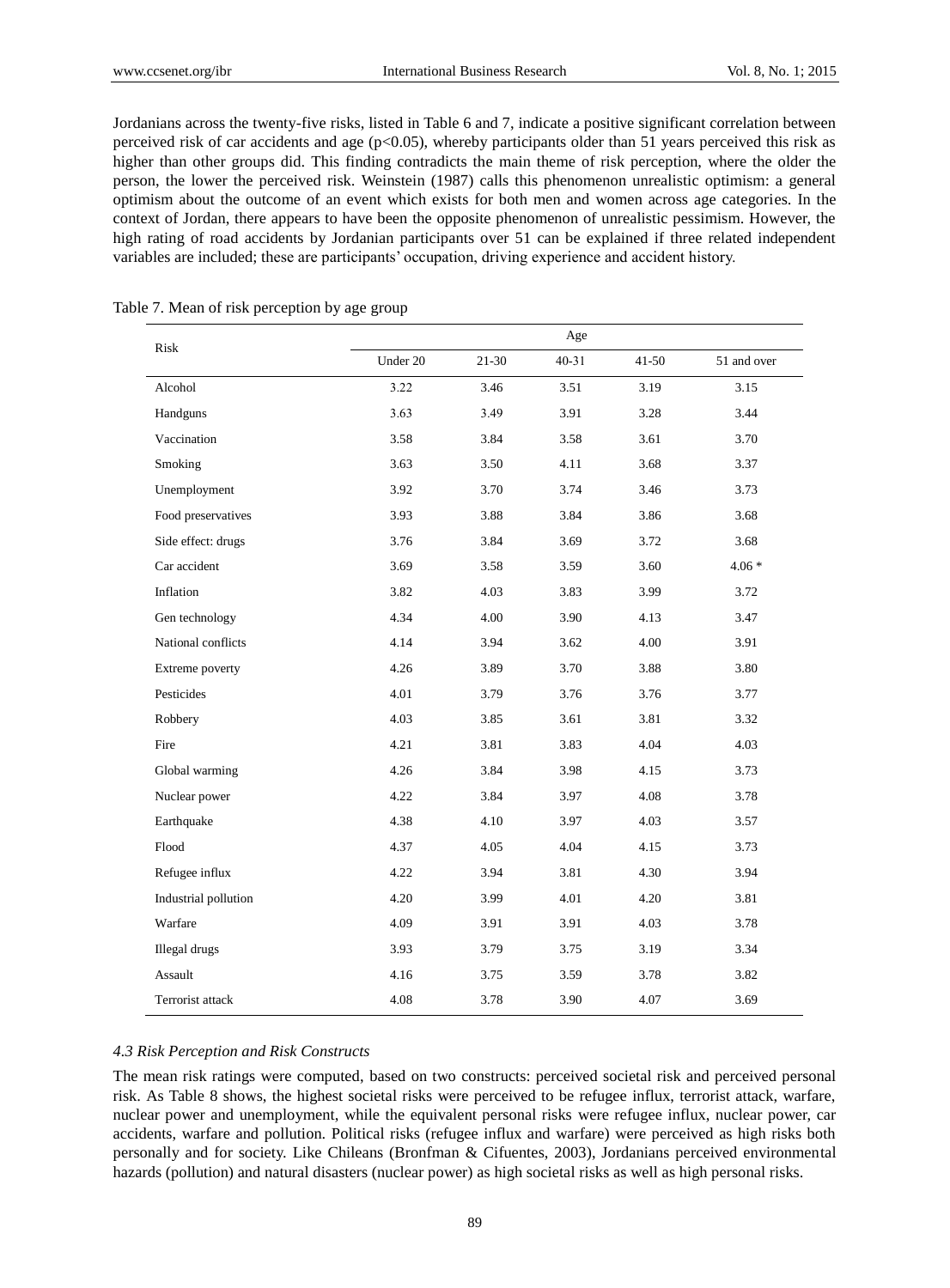| No  | Risk               | Personal $\Box$ | Societal <sup>[]</sup> | No  | Risk                 | Personal       | Societal       |
|-----|--------------------|-----------------|------------------------|-----|----------------------|----------------|----------------|
| 1.  | Alcohol            | 12              | 16                     | 14. | Robbery              | 24             | 24             |
| 2.  | Handguns           | 16              | 18                     | 15. | Fire                 | 14             | 12             |
| 3.  | Vaccination        | 11              | 25                     | 16. | Global warming       | 22             | 11             |
| 4.  | Smoking            | 15              | 21                     | 17. | Nuclear power        | $\overline{c}$ | 4              |
| 5.  | Unemployment       | 13              | 5                      | 18. | Earthquake           | 23             | 19             |
| 6.  | Food preservatives | 8               | 22                     | 19. | Flood                | 15             | 23             |
| 7.  | Side effect: drugs | 17              | 10                     | 20. | Refugee influx       | $\mathbf{1}$   | 1              |
| 8.  | Car accident       | 3               | 17                     | 21. | Industrial pollution | 5              | 10             |
| 9.  | Inflation          | 18              | 6                      | 22. | Warfare              | 4              | 3              |
| 10. | Gene technology    | 9               | 9                      | 23. | Illegal drugs        | 7              | 13             |
| 11. | National conflicts | $\overline{7}$  | $\tau$                 | 24. | Assault              | 21             | 15             |
| 12. | Extreme poverty    | 6               | 8                      | 25. | Terrorist attack     | 19             | $\mathfrak{2}$ |
| 13. | Pesticides         | 20              | 14                     |     |                      |                |                |

Table 8. Perceived societal and personal risks

 $\Box$  Rank order of perceived risks: 1 indicates the highest risk.

#### *4.4 Cognitive Map of Risk Perception in Jordan*

PCA was conducted as an extraction method and varimax with Kaiser normalisation as a rotation method. In line with previous literature (e.g. Slovic, 2000; Bronfman & Cifuentes, 2003), outliers strongly influenced correlation coefficients. Rank correlations among the nine risk attributes were therefore computed and submitted to a PCA. Based on the scree-test plot, two components can explain the correlations among the attributes and account for 68.35 percent of the variance. The first of the two orthogonal components of the rotated factor loadings, as shown in Table 9, was highly correlated with newness, common/dreaded and chronic. This component is labelled dread of risk. The second component was positively correlated with knowledge of exposure and severity, and negatively correlated with voluntariness of risk. This component is labelled knowledge of risk.

Table 9. Loadings from a principal components analysis across nine risk attributes

| <b>Risk attributes</b>   | Components      |                 |
|--------------------------|-----------------|-----------------|
|                          | 1               | $\overline{c}$  |
| Knowledge of exposure    | 0.346           | $0.872 \square$ |
| Knowledge of science     | $0.486 \square$ | 0.358           |
| <b>Newness</b>           | $0.932 \square$ | 0.169           |
| Common/Dreaded           | 0.913           | 0.139           |
| Control                  | $-0.257$        | $-0.512$        |
| Immediacy                | $0.627 \square$ | $-0.481$        |
| Chronic/Catastrophic     | 0.903           | 0.121           |
| Voluntariness            | 0.065           | $-0.835$        |
| Severity of consequences | 0.535           | 0.659           |

□ Rotation converged in 3 iterations.

Figure 1 is a two-dimensional plot of the perceived risks, using factor scores of dread of risk and knowledge of risk as coordinates. The factors in this space reflect the degree to which the risk of a particular hazard is understood and the degree to which the risk evokes a feeling of dread. The further to the right a data point, the more that risk was dreaded, while the closer to the top of the space, the less well the risk was known. Slovic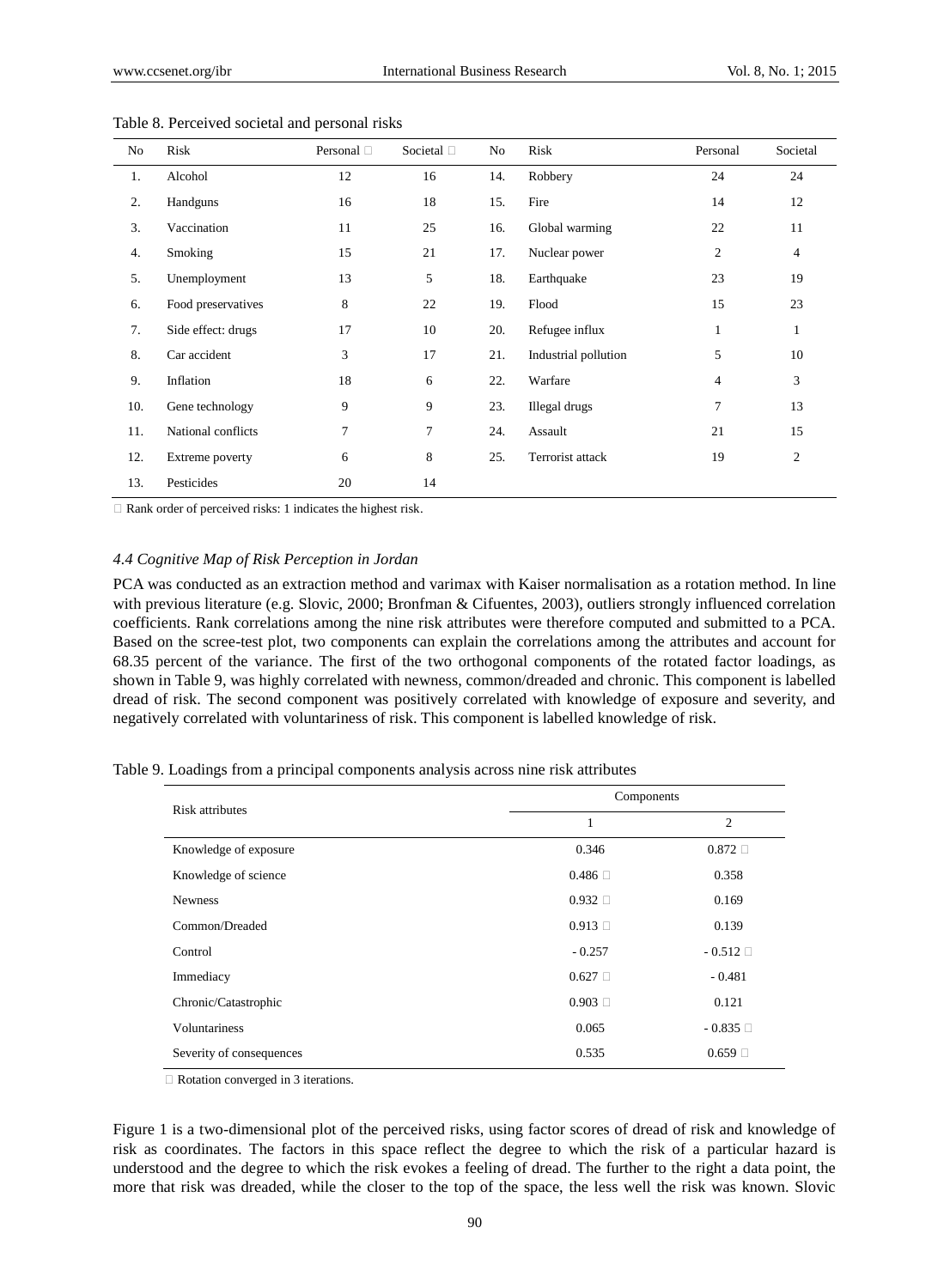(2000) suggests that laypeople's perceptions of risk tend to be closely related to the position of a hazard within the factor space. The higher a hazard's score on this factor, as explained by Cha (1997), the higher the perceived risk, the more people want to see its current risks reduced, and the more they want to see rigorous regulation employed to achieve the desired reduction in risk.



Figure 1. Cognitive map of risk in Jordan

## 4.4.1 Dreaded and Known Risks

The plots in the lower right quadrant of Figure 1 indicate that unemployment, warfare, illegal drugs, assault and terrorist attack had high loadings on both the dread and knowledge factors. Thus, these were perceived as the most dreaded but known risks. The most prominent result to emerge from Figure 1 is the positions and close proximity of the risk items 22 (warfare) and 25 (terrorist attack), on the extreme right of the plot. Like Jordanian respondents in the study of Al Khattab, Anchor, and Davies (2007), the current Jordanian sample viewed the risks from these activities as more dreadful, more catastrophic and more uncontrollable than any of the others. On an international level, however, this finding contrasts dramatically with those reported by other countries, where nuclear power was the most dominant risk (Slovic, Flynn, Mertz, Poumadere, & Mays 1996; Hinman, Rosa, Kleinhesselink, & Lowinger, 1993; Fischhoff et al., 1978; Sjöberg, Kolarova, Rucai, & Bernstrom, 2000; Thomson et al., 2003).

Warfare and terrorist attack were thus perceived as the most dreadful hazards but were also among the best known. This result was to be expected, since Jordan is located in the politically volatile Middle East region, which has witnessed several wars and conflicts over the last two decades, including those in Iraq in 2003, Lebanon and Israel in 2006, Gaza in 2008 and, since 2011, the widespread negative outcomes of the Arab Spring, particularly in Syria. The risk of violence spilling over has put Jordan on high alert. In recent years, furthermore, Jordanian society has suffered from several terrorist events. In 2005 there was a series of coordinated bomb attacks on three hotels in Amman, when more than 60 people were killed and 115 injured (Finer & Mehdawi, 2005). Such events have affected how people perceive risks related to terrorist attacks. According to Knuth et al. (2013), direct exposure to risk heightens individuals' risk perceptions.

# 4.4.2 Dreaded and Unknown Risks

In the top right quadrant of Figure 1, the risks of fire, global warming, nuclear power, earthquake, flood, refugee influx and industrial pollution were perceived as dreaded and unknown. Participants perceived the risk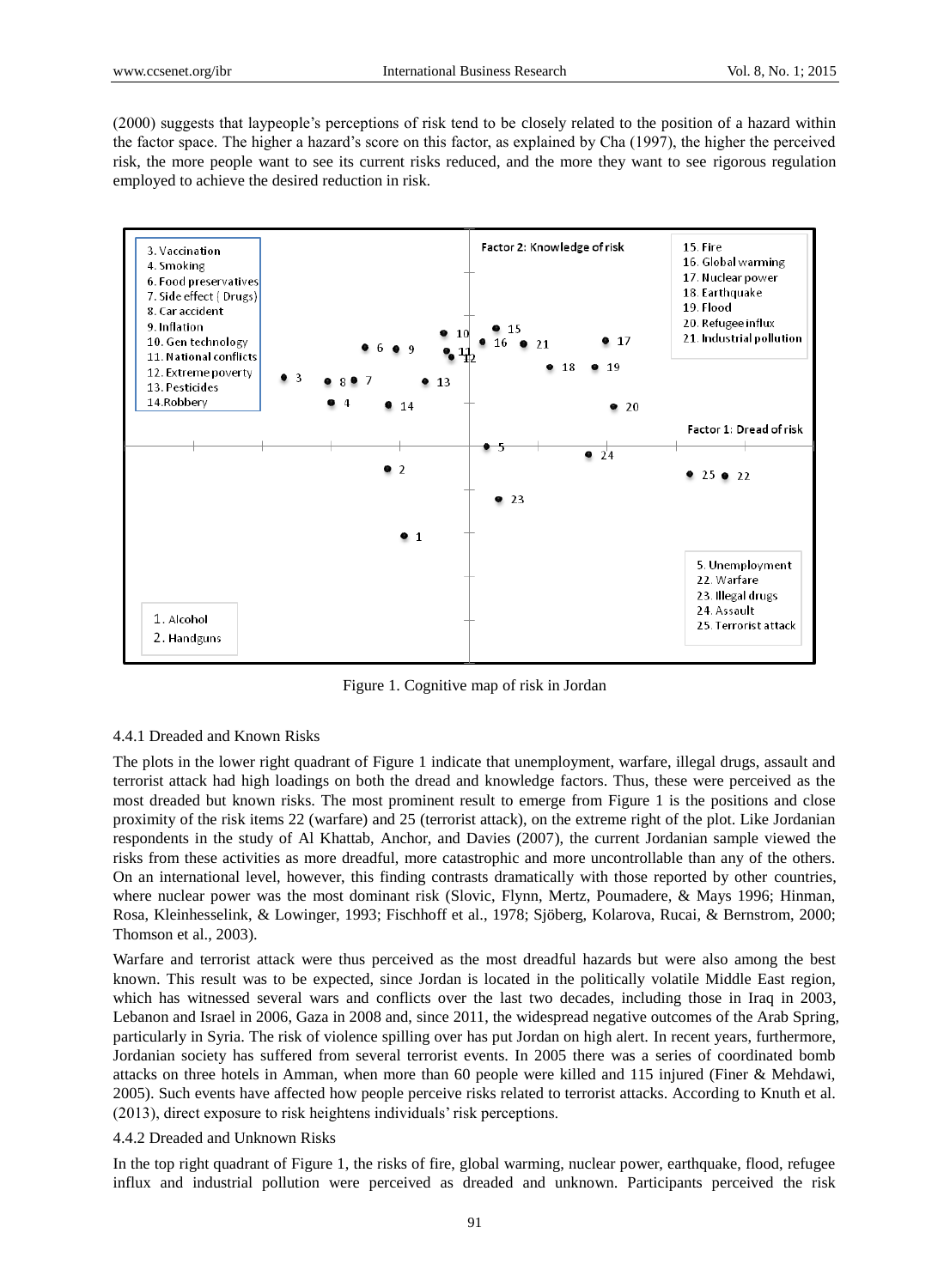associated with refugee influx to be third highest (after war and terrorism) on the dread dimension and relatively close to the mid-range on the knowledge dimension. This result may be attributed to the country's refugee history, beginning in 1948 as a result of Arab-Israeli conflict. Between 1948 and 1968, Brynen (2006) reports that Jordan hosted around two million registered Palestinian refugees, most of whom continue to live in Jordan. The most recent large-scale wave of Palestinian migration to Jordan, as reported by Chatelard (2010), was that of returnees from Gulf countries, most of them expelled from Kuwait following the 1991 Gulf War. Jordan has also hosted forced migrants from other countries in the Middle East, such as Lebanon during the 1975-1991 civil war, and Iraq since the 1991 Gulf War and after the 2003 removal of Saddam Hussein. Most recently, the conflict in neighbouring Syria has continued to impact Jordan, as an influx of refugees, cross-border fighting and a thwarted Al-Qaeda plot have raised fears of insecurity (Freedom House, 2013). The office of the United Nations High Commissioner for Refugees estimates that there were more than 160 000 Syrian refugees in Jordan at the end of 2013, with steady increases in arrivals straining Jordan's resources and social services. This has exerted heavy pressure on infrastructure, public services and housing, destabilising the redistribution of resources and capital.

Another risk loaded high on the dread factor was nuclear power, which also scored relatively highly on the 'unknown' dimension. Although Jordan has no nuclear power industry, responses were consistent with previous research (Dunlap, Kraft & Rosa, 1993; Whitfield, Rosa, Dan, & Dietz, 2009) in reflecting a belief that nuclear power poses a public risk, indicating a continuing ambivalence towards the technology. In 2009, the Jordan Atomic Energy Commission, in cooperation with a consortium headed by the Korean Atomic Energy Research Institute, signed an agreement to build its first 5 MW research reactor by 2014. Jordan then plans to build at least one reactor by 2019, to meet the high demand for electricity. Similar to the debate in the West in the 1960s, Jordan's government is facing increase opposition to using nuclear technology. It is relatively easy for opposition to increase following negative events, such as the recent Fukushima accident, but very difficult, according to Rosa and Dunlap (1994), to increase nuclear support, even after long periods of safe operation. Hence, whether a new generation in a country with no nuclear power or one with safe reactors can redirect public attitudes to be supportive of the technology is highly problematic. According to Hung and Wang (2011) and Visschers and Siegrist (2013), people's perception of the risks of nuclear technology is influenced by trust, which the risk perception literature (e.g. Whitfield et al., 2009) has often described as fragile; once broken, trust is hard to regain.

Results concerning global warming or 'climate change', unlike U.S. students but like Japanese students (Kleinhesselink & Rosa, 1991) and Chileans (Bronfman & Cifuentes, 2003), Jordanians located climate change in the lower right quadrant, in the space between factors 1and 2.

4.4.3 Not Dreaded but Unknown Risks and Known but Not Dreaded Risks

The risks to Jordanian society of vaccination, smoking, unemployment, food preservatives, drug side effects, car accidents, inflation, gene technology, national conflicts, extreme poverty, pesticides and robbery were perceived as not dreaded but unknown, whereas those of alcohol and handguns were perceived as known and not dreaded.

#### **5. Conclusions, Implications and Limitations**

This study was motivated by a need to address a lack of understanding of risk perception in developing countries. It is one of the first to develop a cognitive map and to investigate factors influencing risk perception in Jordan, a country in the volatile Middle East region. To avoid criticisms associated with using students as its core sample, the study used a representative sample of Jordan's 12 provinces.

The results confirm the view of Sjöberg (1996; 1997) that the psychometric model has explanatory power. The cognitive map provides some insight into how Jordanians perceive the risks associated with 25 technologies and activities. Except for age, no significant disparities were found for any of the risk dimensions across the nine risk characteristics. However, participants older than 51 years perceived the risk of road accidents as higher than other age groups did. The results also confirm the conclusion of Bronfman and Cifuentes (2003) that the psychometric paradigm can be applied to characterise perceived risk in a developing country, with relative success. Consequently, similar factors, with few differences in their composition, were identified. The first factor, dread of risk, was highly correlated with newness, common/dreaded and chronic, while knowledge of risk was positively correlated with knowledge of exposure and severity, and negatively correlated with voluntariness of risk.

Refugee influx, warfare and nuclear power were perceived as dreaded but known hazards with the highest societal and personal risk perceptions. These characteristics explain the increasing opposition of Jordanians to the proposed nuclear power project. Such risks will continue to be targets for future public discussion and interest. Similarly, terrorist attack was perceived as one of the most dreaded but known hazards, with very high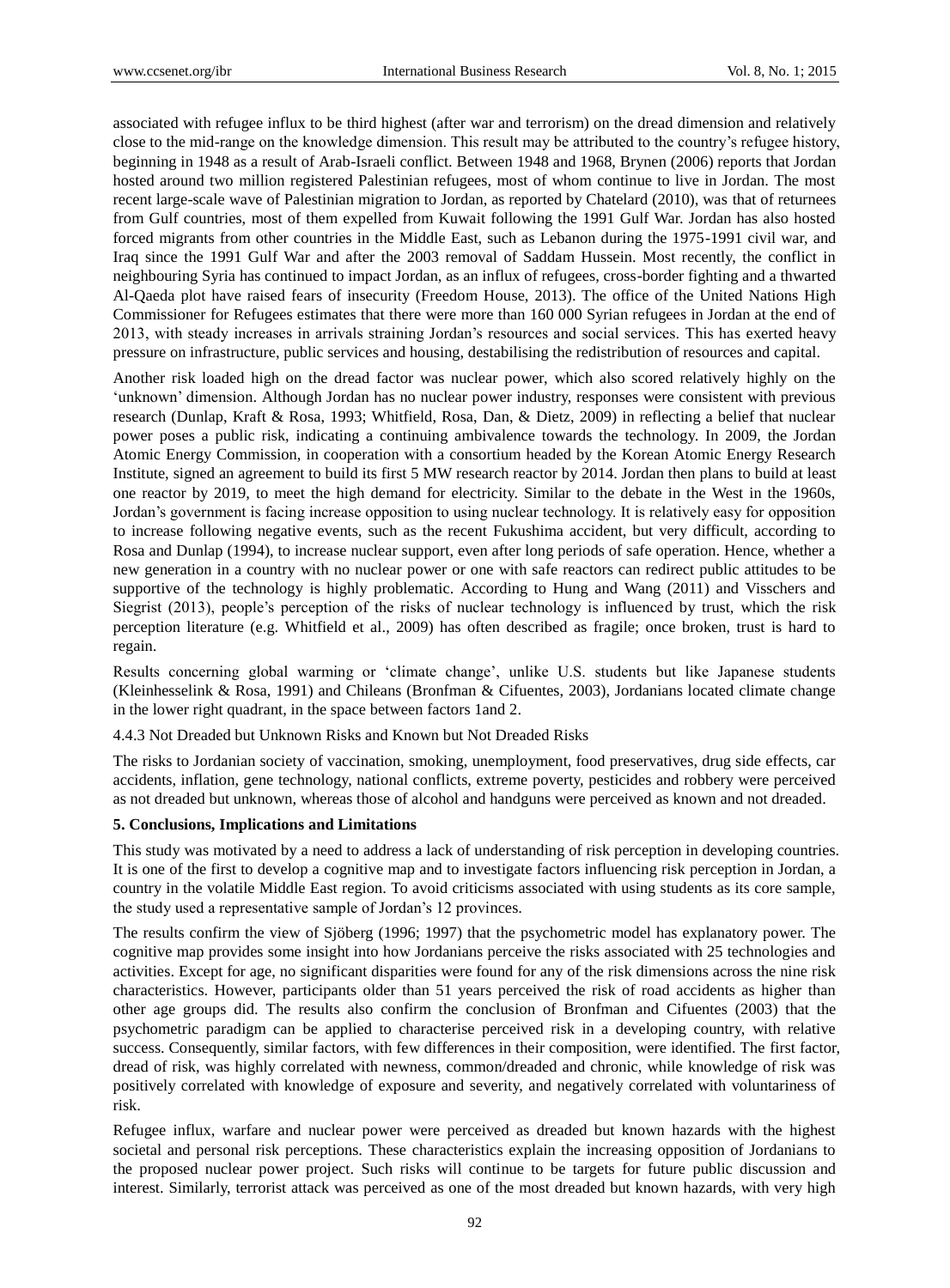societal risk but low personal risk perceptions. One explanation for this result is that terrorism has a negative impact upon the country's economy and is ultimately a nationality-specific risk. In contrast to the above risks, alcohol and handguns were perceived as known and not dreaded hazards. Gene technology, interestingly, was perceived as an unknown but not dreaded activity. The benefits derived from it may have an impact upon society's attitude toward it, in accordance with reports in the literature that the acceptability of a risk correlates positively with perceived social benefit. The perceived risk of dreaded hazards can thus be reduced by identifying and emphasising their benefits.

Although this study does fill some of the major theoretical gaps in the existing literature, a proper interpretation of the results requires an appreciation of the plasticity of risks; any given risk can vary and change in any direction. Changes in scientific knowledge about risks, media coverage and globalisation of risk issues are likely to have an influence on how people perceive risk. The relatively high educational level of the study sample may well also have influenced the ratings. An exploratory analysis showed that educational level influences risk ratings. More research is therefore needed to examine these changes and determine other possible variables that influence risk ratings.

It is difficult to make meaningful comparisons between the findings of this study and those of previous ones; the present study, for example, used a representative sample rather than only college students as in many previous studies (e.g. Slovic et al., 1980; Kleinhesselink & Rosa, 1991; Keown, 1989; Englander et al., 1986; Teigen et al., 1988). Since the use of students as a core sample has been criticised, future research might include different groups of participants with a technological, ecological or feminist background and experts in various fields, such as psychology, technology and geography. Although stratified sampling was adopted to improve the representativeness of the sample, convenience sampling rather than systematic sampling was applied within each stratum. This is a non-probability method and it might be more appropriate for future research to use probability sampling.

#### **References**

- Al Khattab, A., Anchor, J., & Davies, E. (2007). Managerial perception of political risks in international projects. *International Journal of Project Management*, *25*(7), 734–43. http://dx.doi.org/10.1016/j.ijproman.2007.03.006
- Boholm, Å. (1998). Comparative studies of risk perception: a review of twenty years of research. *Journal of Risk Research, 1*(2), 135–163. http://dx.doi.org/10.1080/136698798377231
- Bronfman, N., & Cifuentes, L. (2003). Risk perception in a developing country: The case of Chile. *Risk Analysis*, *23*(6), 1271–1285. http://dx.doi.org/10.1111/j.0272-4332.2003.00400.x
- Brynen, R. (2006). Perspectives on Palestinian repatriation. In Taylor & Francis (Eds.), *Palestinian Refugee Repatriation: Global Perspectives* (pp. 63–86, p. 80).
- Burns, R. (2000). *Introduction to Research Methods*. London: SAGE Publications.
- Cha, J. (1997). *Environmental risk analysis: Factors influencing nuclear risk perception and policy implications* (Unpublished doctoral dissertation). The University of New York, Albany, New York.
- Chatelard, G. (2010). Jordan: A Refugee Haven. *Institut Français du Proche-Orient (IFPO)*. Retrieved from http://www.migrationpolicy.org/article/jordan-refugee-haven
- Creswell, J. W. (1998). *Qualitative inquiry and research design: Choosing among five designs*. Thousand Oaks, CA: Sage.
- Davidson, D., & Freudenburg, W. (1996). Gender and Environmental Risk Concerns: A Review and Analysis of Available Research. *Environment and Behavior, 28*, 302–339. http://dx.doi.org/10.1177/0013916596283003
- Dillman, D. (1991). The design and administration of mail surveys. *Annual Review of Sociology, 17*, 225–249. http://dx.doi.org/10.1146/annurev.so.17.080191.001301
- Dohle, S., Keller, C., & Siegrist, M. (2010). Examining the Relationship Between Affect and Implicit Associations: Implications for Risk Perception. *Risk Analysis, 30*, 1116–1128. http://dx.doi.org/10.1111/j.1539-6924.2010.01404.x
- Dosman, D., Wiktor, A., & Steve, E. (2001). Socioeconomic determinants of health- and food safety-related risk perceptions. *Risk Analysis, 21*(2), 307–317. http://dx.doi.org/10.1111/0272-4332.212113
- Dunlap, R., Kraft, M., & Rosa, E. (1993). *The Public and Nuclear Waste: Citizen's Views of Repository Sitting*. Durham, NC: Duke University Press.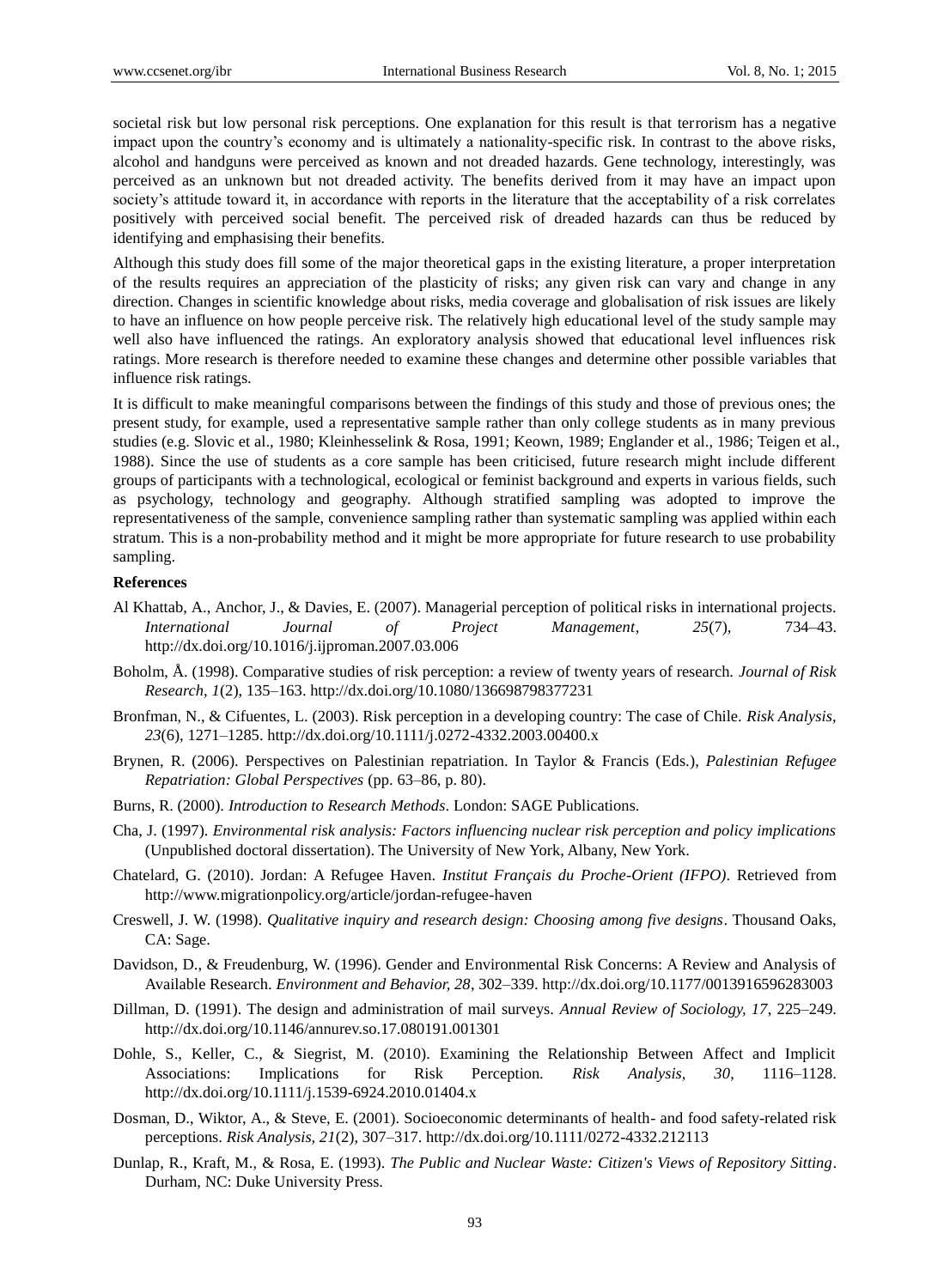- Eiser, R., Podpadec, J., Reicher, D., & Stevenage, V. (1998). Muddy waters and heavy metal: Time and attitude guide judgments of pollution. *Journal of Environmental Psychology, 18*, 199–208. http://dx.doi.org/10.1006/jevp.1998.0085
- Englander, T., Farago, K., Slovic, P., & Fischhoff, B. (1986). A comparative analysis of risk perception in Hungary and United states. *Journal of Social Behaviour, 1*, 55–60.
- Field, A. (2013). *Discovering Statistics using IBM SPSS Statistics* (4th ed.). London: SAGE Publications.
- Finer, J., & Mehdawi, N. (2005, November 10). Bombings Kill Over 50 At 3 Hotels In Jordan. *Washington post Foreign Service*.
- Fischhoff, B., Slovic, P., Lichtenstein, S., Read, S., & Combs, B. (1978). How safe is safe enough? A psychometric study of attitudes towards technological risks and benefits. *Policy Sciences, 9*, 127–152. http://dx.doi.org/10.1007/BF00143739
- Frank, E., Eakin, H., & López-Carra, D. (2010). Risk Perception and Adaptation to Climate Risk in the Coffee Sector of Chiapas, Mexico. *Conference on International Research on Food Security*, Natural Resource Management and Rural Development, Tropentag, ETH Zurich.
- Freedom House: Freedom in the World 2013. (2013, January). Retrieved from http://www.ecoi.net/local\_link/245318/355272\_en.html (accessed 24 April 2013)
- Gabriel, I., & Nyshadham, E. (2008). A cognitive map of people's online risk perceptions and attitudes: An empirical study. Proceedings of *the 41st Hawaii International Conference on System Sciences*. Hawaii.
- Goszczynska, M., Tyszka, T., & Slovic, P. (1991). Risk perception in Poland: A comparison with three other countries. *Journal of Behavioral Decision Making, 4*, 179–193. http://dx.doi.org/10.1002/bdm.3960040305
- Healey, B., & Rawlinson, J. (1994). *Interviews Techniques in Business and Management Research*. Aldershot: Dartmouth.
- Hinman, G., Rosa, E., Kleinhesselink, R., & Lowinger, T. (1993). Perception of Nuclear and Other Risks in Japan and the United States. *Risk Analysis, 13*, 449–456. http://dx.doi.org/10.1111/j.1539-6924.1993.tb00745.x
- Hung, C., & Wang, W. (2011). Determinants and mapping of collective perceptions of technological risk: The case of the second nuclear power plant in Taiwan. *Risk Analysis, 31*(4), 668–683. http://dx.doi.org/10.1111/j.1539-6924.2010.01539.x
- Karpowicz-Lazreg, C., & Mullet, E. (1993). Societal risk as seen by the French public. *Risk Analysis, 13*, 253–258. http://dx.doi.org/10.1111/j.1539-6924.1993.tb01076.x
- Kellens, W., Zaalberg, R., Neutens, T., Vanneuville, W., & De Maeyer, P. (2011). An Analysis of the Public Perception of Flood Risk on the Belgian Coast. *Risk Analysis, 31*, 1055–1068. http://dx.doi.org/10.1111/j.1539-6924.2010.01571.x
- Keown, C. (1989). Risk perceptions of Hong Kongese vs. Americans. *Risk Analysis, 9*(3), 401–405. http://dx.doi.org/10.1111/j.1539-6924.1989.tb01005.x
- Kleinhesselink, R. R., & Rosa, E. A. (1991). Cognitive representations of risk perceptions: a comparison of Japan and the United States. *Journal of Cross-Cultural Psychology, 22*, 11–28. http://dx.doi.org/10.1177/0022022191221004
- Knuth, D., Kehl, G., Hulse, L., Sans, J., Valles, L., & Roiha, M. ( 2013). BeSeCu-S– A Self-report Instrument for Emergency Survivors. *Journal of Risk Research*. http://dx.doi.org/10.1080/13669877.2013.815649
- Lai, J., & Tao, J. (2003). Perception of environmental hazards in Hong Kong Chinese. *Risk Analysis, 23*(4), 669–684. http://dx.doi.org/10.1111/1539-6924.00346
- Lemyre, L., Lee, J., Mercier, P., Bouchard, L., & Krewsk, D. (2006). The structure of Canadians' health risk perceptions: Environmental, therapeutic and social health risks. *Journal of Health, Risk & Society, 8*(2), 185–195. http://dx.doi.org/10.1080/13698570600677399
- Loewenstein, G., Weber E., Hsee, C., & Welch, N. (2001). Risk as Feeling. *Psychological Bulletin, 127*(2), 267–286. http://dx.doi.org/10.1037/0033-2909.127.2.267
- Mun, S. (2004). *The Perception of Risk in Sport Activities*. Florida State University.
- Oppenheim, N. (1992). *Questionnaire design, interviewing and attitude measurement*. London: Pinter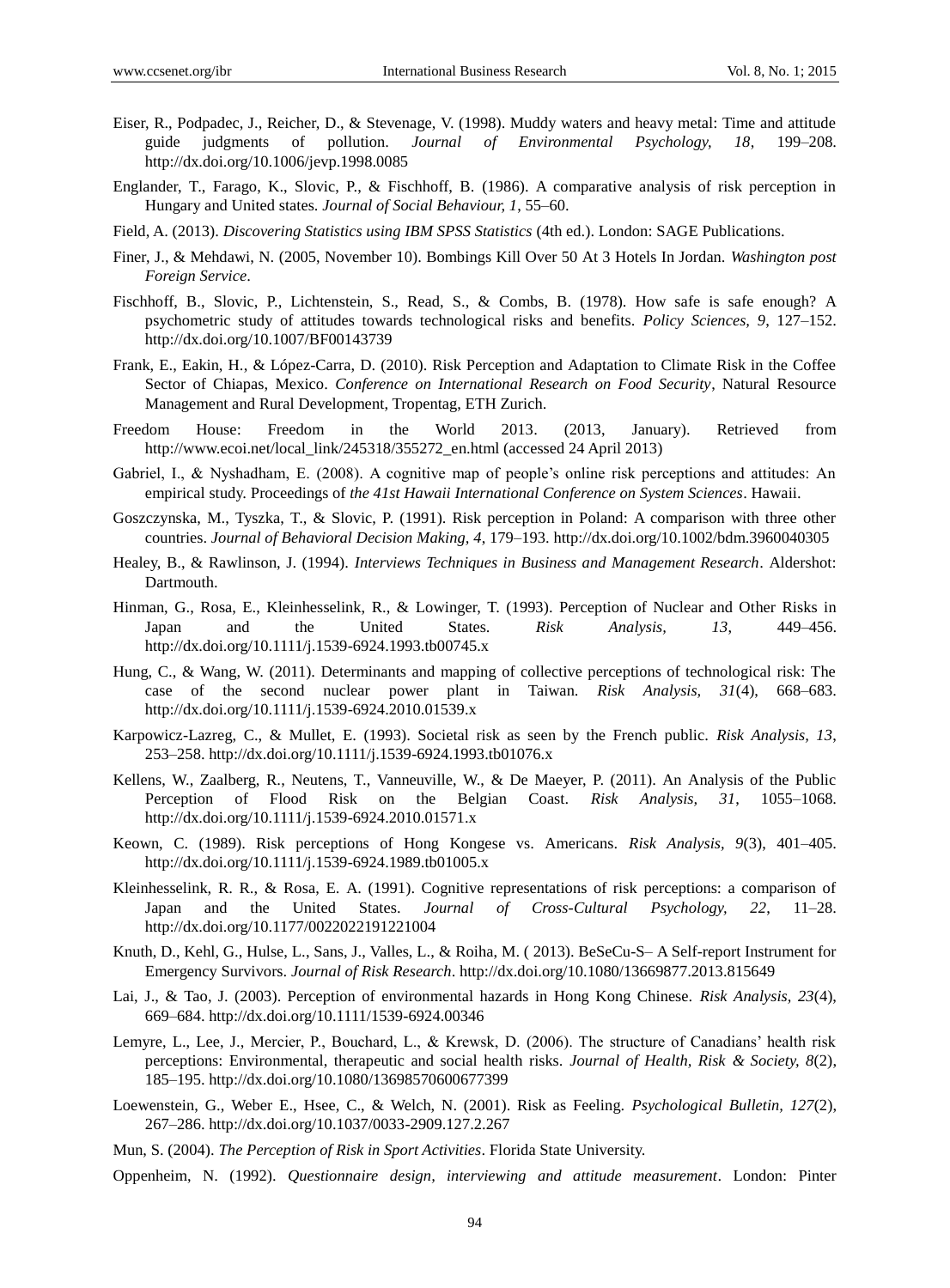Publishers.

- Otway, H., & Cohen, J. (1975). Revealed Preferences: Comments on the Starr benefit-Risk Relationships. *Research Memorandum*, 75–5.
- Renn, O., & Tohrmann, B. (2000). *Cross-Cultural Risk Perception: A survey of Empirical Studies*. Boston: Kluwer Academic Publishers.
- Robson, C. (1993). *Real World Research: A Resource for Social Scientists and Practitioners-Researchers*. Oxford: Blackwell.
- Rohrmann, B. (1999). *Risk Perception Research: Review and Documentation*. Melbourne: University Press.
- Rosa, E., & Dunlap, R. (1994). The polls-poll trends: Nuclear energy: Three decades of public opinion. *Public Opinion Quarterly, 58*, 295–325. http://dx.doi.org/10.1086/269425
- Rowe, G., & Wright, G. (2001). Differences in expert and lay judgments of risk: myth or reality. *Risk Analysis*, *21*(2), 341–356. http://dx.doi.org/10.1111/0272-4332.212116
- Rust, J., & Golombok, S. (1989). *Modern Psychometrics: The Science of Psychological Assessment*. London: Routledge.
- Saunders, M., Lewis, P., & Thornhill, A. (2000). *Research methods for business students* (2nd ed.). Harlow: Pearson Education.
- Savadori, L., Rumiati, R., & Bonini, N. (1998). Expertise and regional differences in risk perception: The case of Italy. *Swiss Journal of Psychology, 57*, 101–113.
- Savage, I. (1993). Demographic influences on risk perceptions. *Risk analysis, 13*(4), 413–20. http://dx.doi.org/10.1111/j.1539-6924.1993.tb00741.x
- Siegrist, M. (2000). The influence of trust and perceptions of risks and benefits on the acceptance of gene technology. *Risk Analysis, 20,* 195–203. http://dx.doi.org/10.1111/0272-4332.202020
- Siegrist, M., Cousin, M. E., Kastenholz, H., & Wiek, A. (2007). Public acceptance of nanotechnology foods and food packaging: The influence of affect and trust. *Appetite, 49*(2), 459–466. http://dx.doi.org/10.1016/j.appet.2007.03.002
- Siegrist, M., Keller, C., & Kiers, H. (2005). A New Look at the Psychometric Paradigm of Perception of Hazards. *Risk Analysis, 25*(1), 211–222. http://dx.doi.org/10.1111/j.0272-4332.2005.00580.x
- Sjöberg, L., Moen, B., & Rundmo, T. (2004). Explaining risk perception. An evaluation of the psychometric paradigm in risk perception research, Rotunde, Trondheim, 84.
- Sjöberg, L. (1996). A discussion of the limitations of the psychometric and cultural theory approaches to risk perception. *Radiat Prot Dosimetry, 68*, 219–225.
- Sjöberg, L. (1997). Explaining risk perception: an empirical evaluation of cultural theory. *Risk Decision and Policy, 2*(2), 113–130. http://dx.doi.org/10.1080/135753097348447
- Sjöberg, L. (1999). Political Decisions and Public Risk Perception. *The third international public policy and social science conference*. Oxford, St Catherine's College.
- Sjöberg, L. (2000). Factors in Risk Perception. *Risk Analysis*, 20. http://dx.doi.org/10.1111/0272-4332.00001
- Sjöberg, L. (2002). Are Received Risk Perception Models Alive and Well? *Risk Analysis, 22*, 665–669. http://dx.doi.org/10.1111/0272-4332.00058
- Sjöberg, L. (2004). Local Acceptance of a High-Level Nuclear Waste Repository. *Risk Analysis, 24*, 737–749. http://dx.doi.10.1111/j.0272-4332.2004.00472.x
- Sjöberg, L., & Wahlberg, A. (2002). Risk perception and new age beliefs. *Risk Analysis, 22*, 751–764. http://dx.doi.org/10.1111/0272-4332.00066
- Sjöberg, L., Kolarova, D., Rucai, A., & Bernstrom, M. (2000). Risk Perception in Bulgaria & Romania. In O. Renn & B. Rohrmann (Eds.), *Cross Cultural Risk Perception*. Dordrecht: Kluwer Academic Publishers.
- Slovic P. (2000). *The perception of risk*. London: Earthscan.
- Slovic, P. (1987). Perception of risk. *Science, 236*, 280–285. http://dx.doi.org/10.1126/science.3563507
- Slovic, P. (1999). Trust, Emotion, Sex, Politics, and Science: surveying the risk- assessment battlefield. *Risk Analysis*, 19. http://dx.doi.org/10.1111/j.1539-6924.1999.tb00439.x